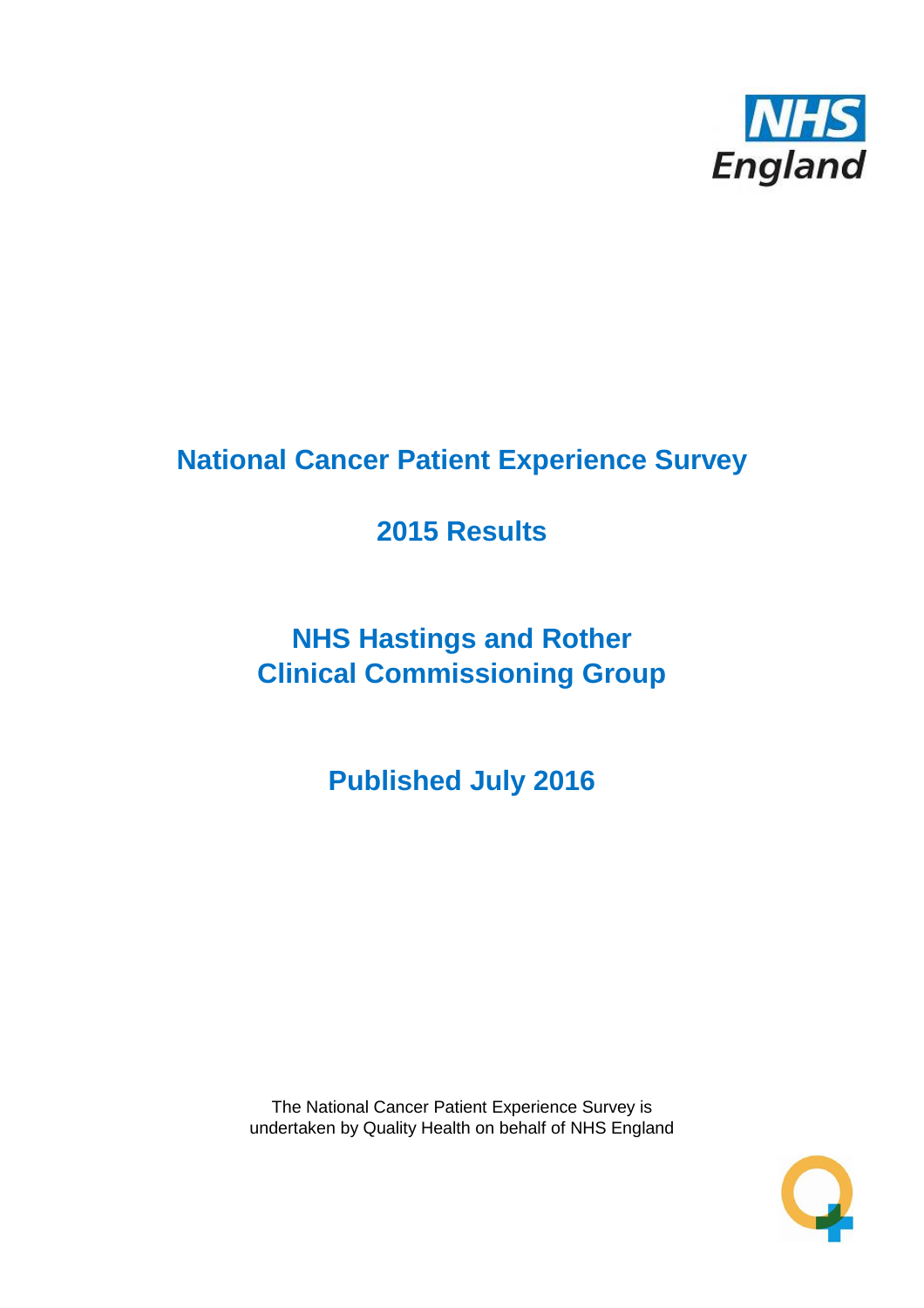## **Introduction**

The National Cancer Patient Experience Survey 2015 is the fifth iteration of the survey first undertaken in 2010. It has been designed to monitor national progress on cancer care; to provide information to drive local quality improvements; to assist commissioners and providers of cancer care; and to inform the work of the various charities and stakeholder groups supporting cancer patients.

The survey was overseen by a national Cancer Patient Experience Advisory Group. This Advisory Group set the principles and objectives of the survey programme and guided questionnaire development.

The survey was commissioned and managed by NHS England. The survey provider, Quality Health, is responsible for designing, running and analysing the survey.

Full national results and other reports are available at www.ncpes.co.uk

Further details on the survey methodology and changes to the 2015 survey can be found in the Annex. Note that a number of significant changes were made to the 2015 survey so caution should be taken in directly comparing data from the 2015 survey to the findings of the previous CPES surveys. No comparisons with previous surveys are presented in this report.

### **This report**

The report shows how this CCG scored for each question in the survey, compared with national results. It is aimed at helping individual CCGs to understand their performance and identify areas for local improvement.

Note that responses for questions with 1-20 respondents have been suppressed. This is to protect patient confidentiality and because uncertainty around the result is too great.

### **Data tables**

The data tables presented in this report show the following for each question:

- **Column 1** shows the number of respondents to this question
- **Column 2** shows the unadjusted 2015 score for this CCG
- **Column 3** shows the case-mix adjusted 2015 score for this CCG
- **Column 4** shows the lower limit of the expected range of scores for this CCG (the top of the pale blue section on the Comparability chart - see below)
- **Column 5** shows the upper limit of the expected range of scores for this CCG (the bottom of the dark blue section on the Comparability chart - see below)
- **Column 6** shows the National Average score for this question.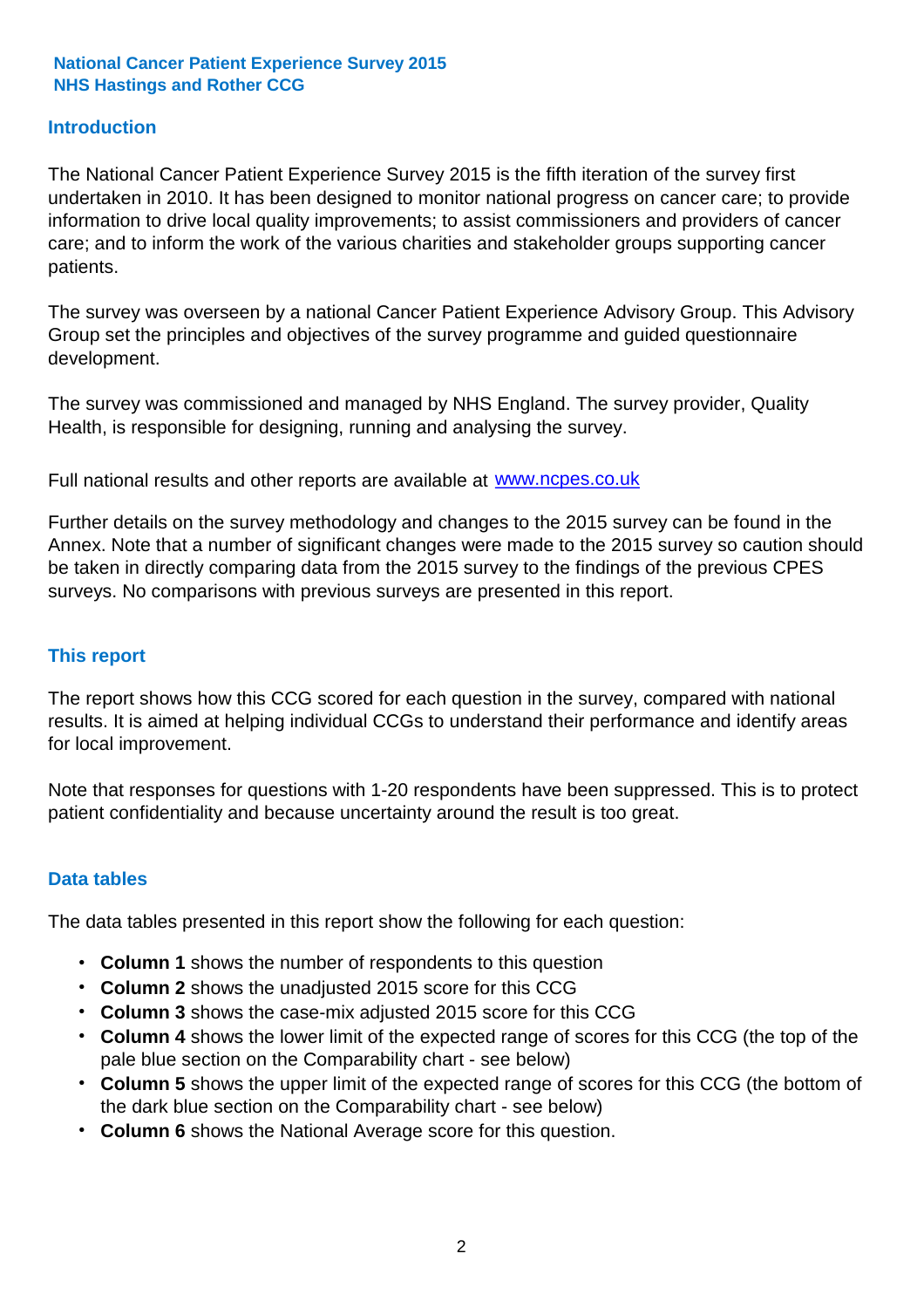Results for individual response options are presented in the detailed data tables **WWW.ncpes.co.uk** Confidence Intervals for unadjusted and case-mix adjusted data are provided in these tables.

Expected ranges and 95% Confidence Intervals highlight the uncertainty around the results. The size of the expected ranges and confidence intervals will be different for each question, and depends on the number of respondents and the range of their responses.

For further details on case-mix adjustment and the scoring methodology used, please refer to the Annex.

## **Comparability charts**

For the 2015 survey, we have adopted the CQC standard for reporting comparative performance, based on calculation of "expected ranges". This means that CCGs will be flagged as outliers only if there is statistical evidence that their scores deviate (positively or negatively) from the range of scores that would be expected for CCGs of the same size.

The Comparability charts in this report show a bar with these expected ranges (in grey), higher than expected (in dark blue), and lower than expected (in pale blue). A black dot represents the actual score of this CCG.

The same colour convention has been used in Column 3 of the Data tables.

For further details on expected ranges, please refer to the technical document at **www.ncpes.co.uk** 

### **Tumour group tables**

The final set of tables in this report show the scores for each question for each of the 13 tumour groups, with a comparative national score for that tumour group.

These breakdowns are intended as additional information for CCGs to understand the differences between the experiences of patients with different types of cancer. The numbers are generally relatively small and may not be statistically significant. They should therefore be treated with some caution.

### **Notes on specific questions**

Question 5 in the survey has not been scored. However, the unscored data is useful and has been published alongside the other results in this report. This question asked respondents to "tick all that apply". The results show all of the responses given including where respondents chose two or more options.

Questions used to direct respondents to different parts of the survey (questions 4, 17, 24, 27, 40, 43, 46) and other demographic and information questions are not reported.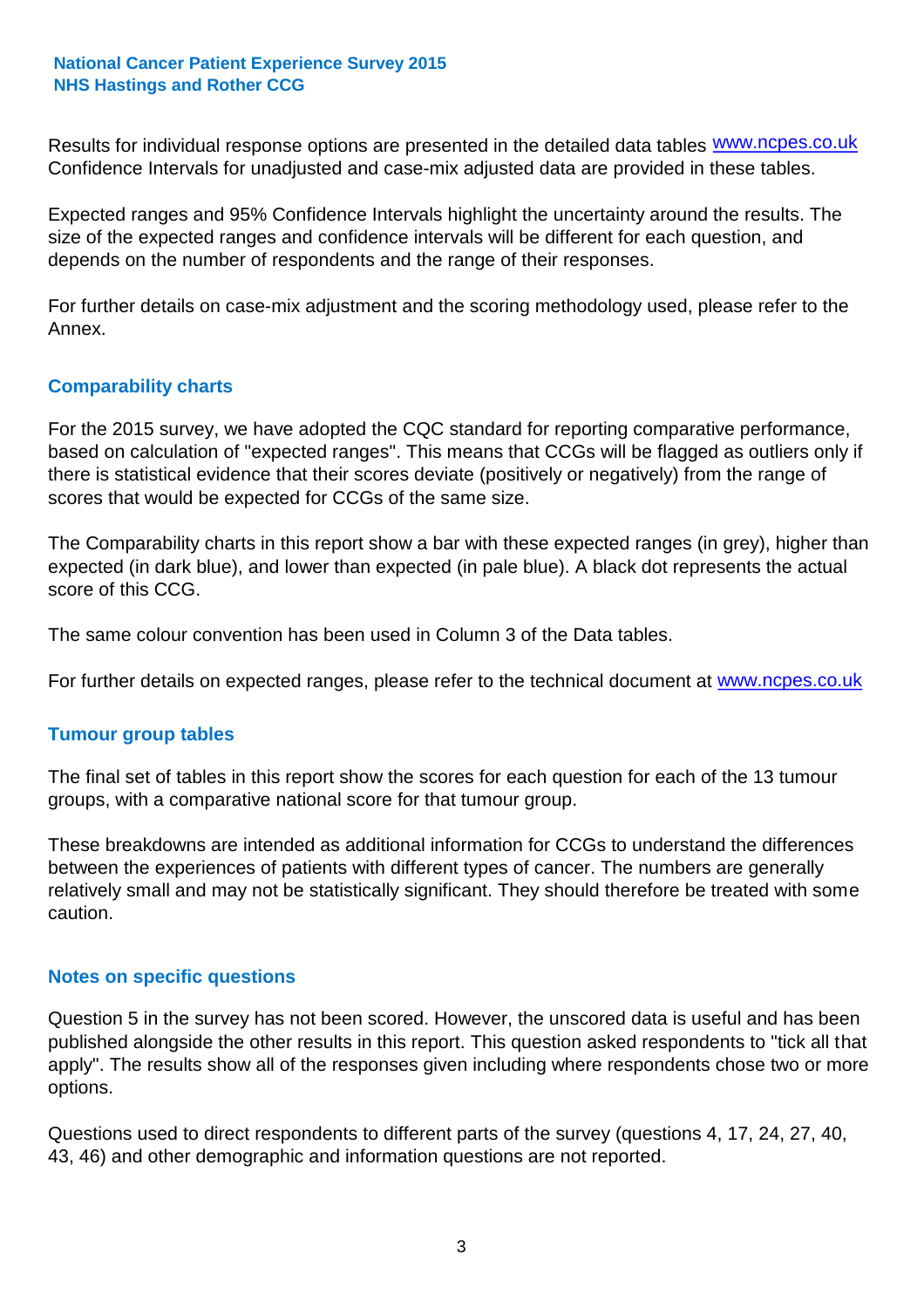### **How to use the data**

Unadjusted data should be used to see the actual responses from patients relating to the CCG.

Case-mix adjusted data, together with expected ranges, should be used to understand whether the results are significantly higher or lower than national results.

Case-mix adjusted data, together with (case-mix adjusted) Confidence Intervals (presented in the detailed data tables **www.ncpes.co.uk**), should be used to understand whether the results are significantly higher or lower than the results for another CCG.

#### **Response rates**

Numbers of respondents by tumour group, age and gender can be found in the Annex.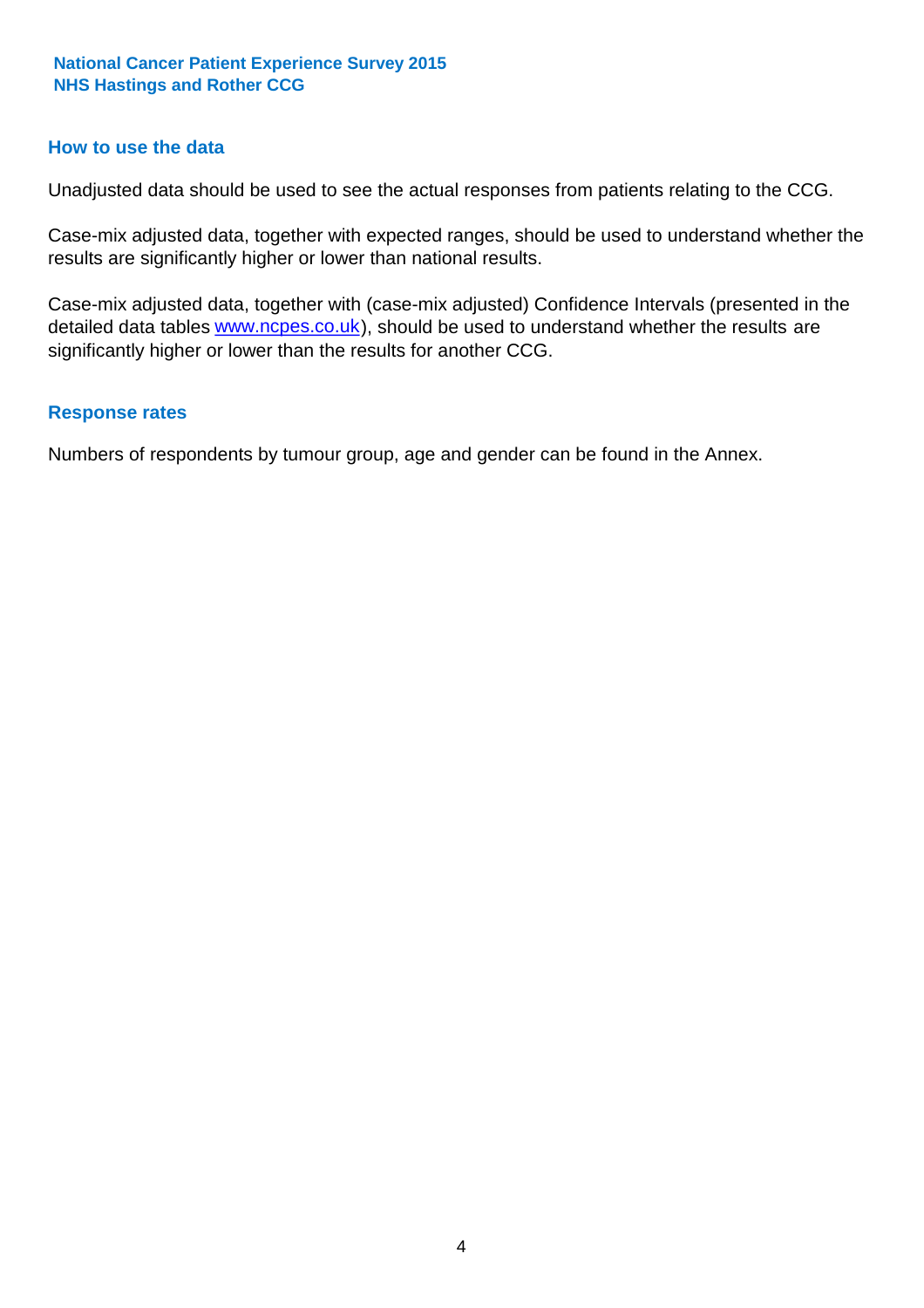# **Executive Summary**

average rating of 8.5. Asked to rate their care on a scale of zero (very poor) to 10 (very good), respondents gave an

The following questions are included in phase 1 of the Cancer Dashboard developed by Public Health England and NHS England\*:

- **78%** of respondents said that they were definitely involved as much as they wanted to be in decisions about their care and treatment
- **90%** of respondents said that they were given the name of a Clinical Nurse Specialist who would support them through their treatment
- when asked how easy or difficult it had been to contact their Clinical Nurse Specialist 83% of respondents said that it had been 'quite easy' or 'very easy'
- **84%** of respondents said that, overall, they were always treated with dignity and respect they were in hospital
- **95%** of respondents said that hospital staff told them who to contact if they were worried about their condition or treatment after they left hospital
- **67%** of respondents said that they thought the GPs and nurses at their general practice definitely did everything they could to support them while they were having cancer treatment.

Detailed results for these and other questions are set out in the sections that follow.

#### www.cancerdata.nhs.uk/dashboard

The questions were selected in discussion with the national Cancer Patient Experience Advisory Group and reflect four key patient experience domains: provision of information; involvement in decisions; care transition; interpersonal relations, respect and dignity. The figures presented above are all case-mix adjusted.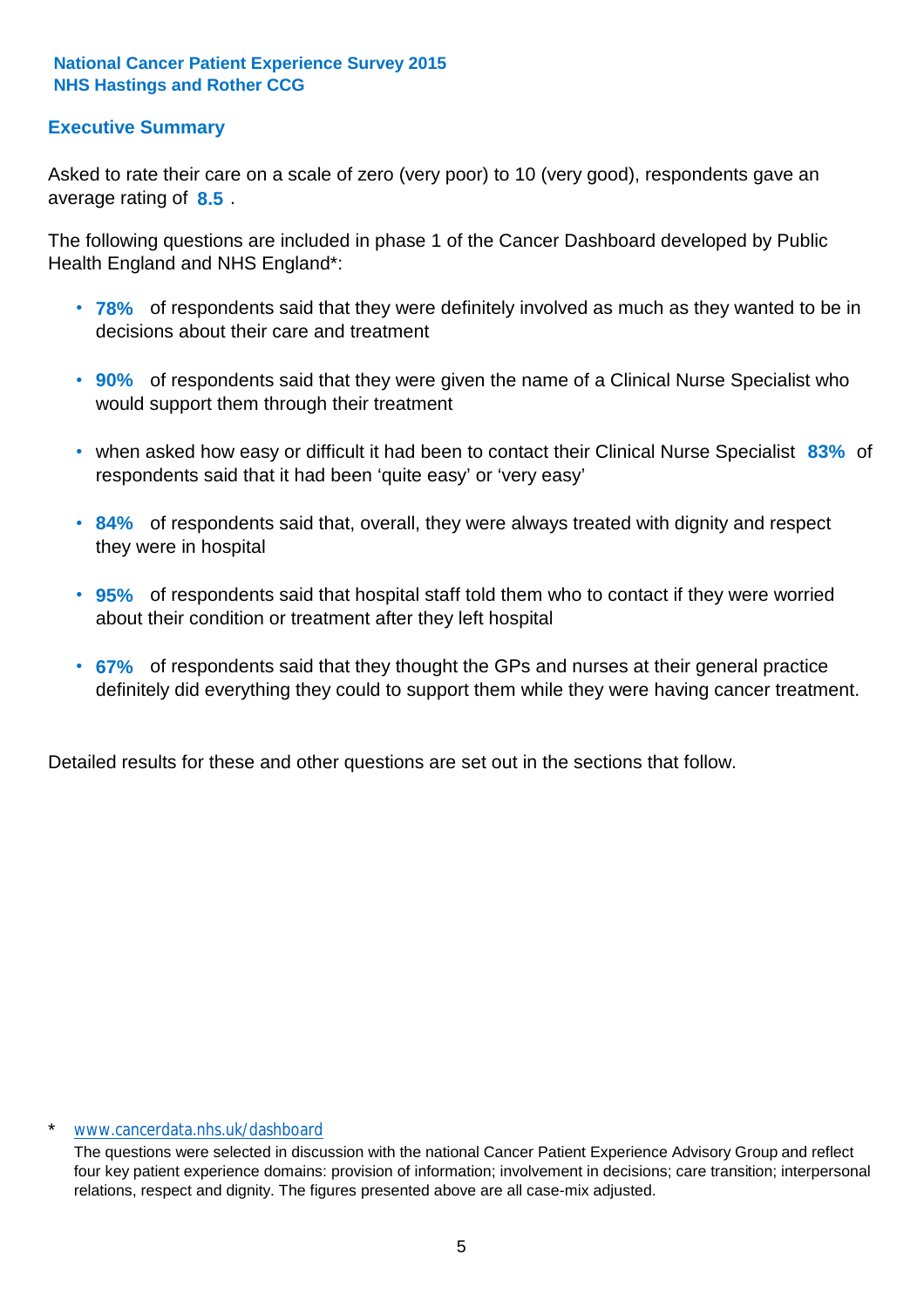# **Questions which scored outside expected range**

|                 |                                                                                                     |                                          |                                      | 2015 Case-mix Adjusted              |                                     |                              |
|-----------------|-----------------------------------------------------------------------------------------------------|------------------------------------------|--------------------------------------|-------------------------------------|-------------------------------------|------------------------------|
| Question        |                                                                                                     | respondents<br>for this CCG<br>Number of | Percentage for<br>ins<br>2015<br>CCG | Lower limit of<br>expected<br>range | Upper limit of<br>expected<br>range | Average<br>Score<br>National |
|                 | Seeing your GP                                                                                      |                                          |                                      |                                     |                                     |                              |
| Q <sub>2</sub>  | Patient thought they were seen as soon as necessary                                                 | 315                                      | 78%                                  | 78%                                 | 87%                                 | 82%                          |
|                 | <b>Diagnostic tests</b>                                                                             |                                          |                                      |                                     |                                     |                              |
| Q7              | Given complete explanation of test results in understandable<br>way                                 | 258                                      | 73%                                  | 74%                                 | 84%                                 | 79%                          |
|                 | Support for people with cancer                                                                      |                                          |                                      |                                     |                                     |                              |
| Q20             | Hospital staff gave information about support groups                                                | 232                                      | 73%                                  | 78%                                 | 88%                                 | 83%                          |
| Q22             | Hospital staff gave information on getting financial help                                           | 176                                      | 47%                                  | 47%                                 | 62%                                 | 55%                          |
| Q23             | Hospital staff told patient they could get free prescriptions                                       | 152                                      | 74%                                  | 74%                                 | 86%                                 | 80%                          |
|                 | Hospital care as an inpatient                                                                       |                                          |                                      |                                     |                                     |                              |
| Q <sub>31</sub> | Patient had confidence and trust in all ward nurses                                                 | 211                                      | 66%                                  | 66%                                 | 78%                                 | 72%                          |
| Q34             | Always given enough privacy when discussing condition or<br>treatment                               | 211                                      | 77%                                  | 80%                                 | 90%                                 | 85%                          |
|                 | Hospital care as a day patient / outpatient                                                         |                                          |                                      |                                     |                                     |                              |
| Q42             | Doctor had the right notes and other documentation with them                                        | 279                                      | 93%                                  | 93%                                 | 98%                                 | 96%                          |
|                 | Home care and support                                                                               |                                          |                                      |                                     |                                     |                              |
| Q49             | Hospital staff gave family or someone close all the information<br>needed to help with care at home | 249                                      | 50%                                  | 51%                                 | 64%                                 | 58%                          |
|                 | Your overall NHS care                                                                               |                                          |                                      |                                     |                                     |                              |
| Q55             | Patient given a care plan                                                                           | 255                                      | 23%                                  | 27%                                 | 39%                                 | 33%                          |
| Q59             | Patient's average rating of care scored from very poor to very<br>good                              | 312                                      | 8.5                                  | 8.5                                 | 8.9                                 | 8.7                          |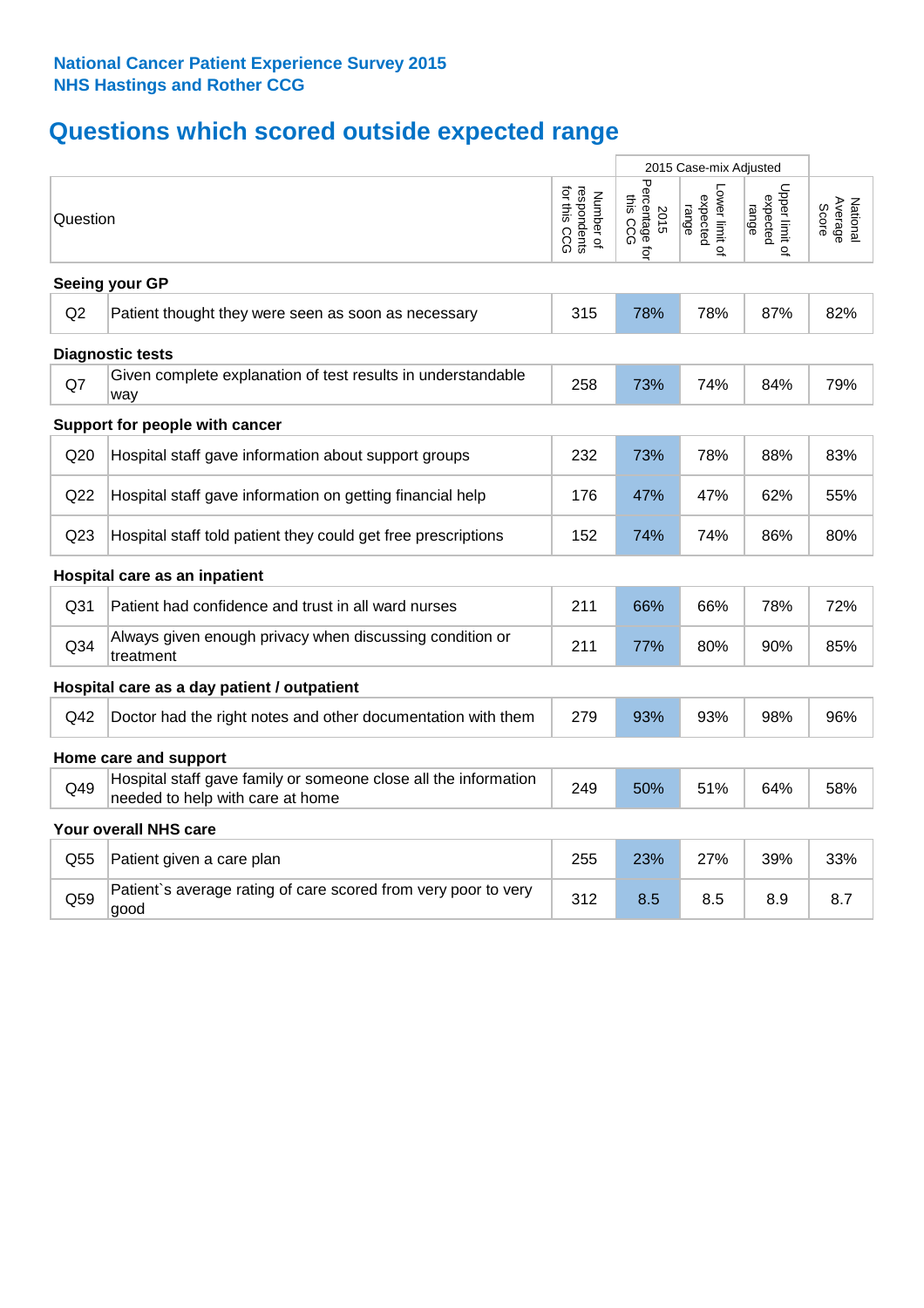# **CCG results**

# **Seeing your GP**



|    |                                                                |                                         |                             |               | 2015 Case-mix Adjusted     |                            |                        |
|----|----------------------------------------------------------------|-----------------------------------------|-----------------------------|---------------|----------------------------|----------------------------|------------------------|
|    | Question                                                       | respondents<br>Number<br>$\overline{a}$ | 2015<br>Unadjusted<br>Score | 2015<br>Score | Expected<br>range<br>lower | Expected<br>range<br>nbber | National Average Score |
| Q1 | Saw GP once / twice before being told had to go to<br>hospital | 231                                     | 72%                         | 72%           | 70%                        | 81%                        | 76%                    |
| Q2 | Patient thought they were seen as soon as necessary            | 315                                     | 78%                         | 78%           | 78%                        | 87%                        | 82%                    |

|                |                                                                             |                                                       | No. |
|----------------|-----------------------------------------------------------------------------|-------------------------------------------------------|-----|
|                | Beforehand, did you have all the<br>information you needed about your test? | Yes                                                   | 241 |
| Q <sub>5</sub> |                                                                             | No, I would have liked more written information       | 12  |
|                |                                                                             | No, I would have liked more <b>verbal</b> information | 6   |
|                |                                                                             | I did not need / want any information                 | 8   |
|                |                                                                             | Don't know / can't remember                           |     |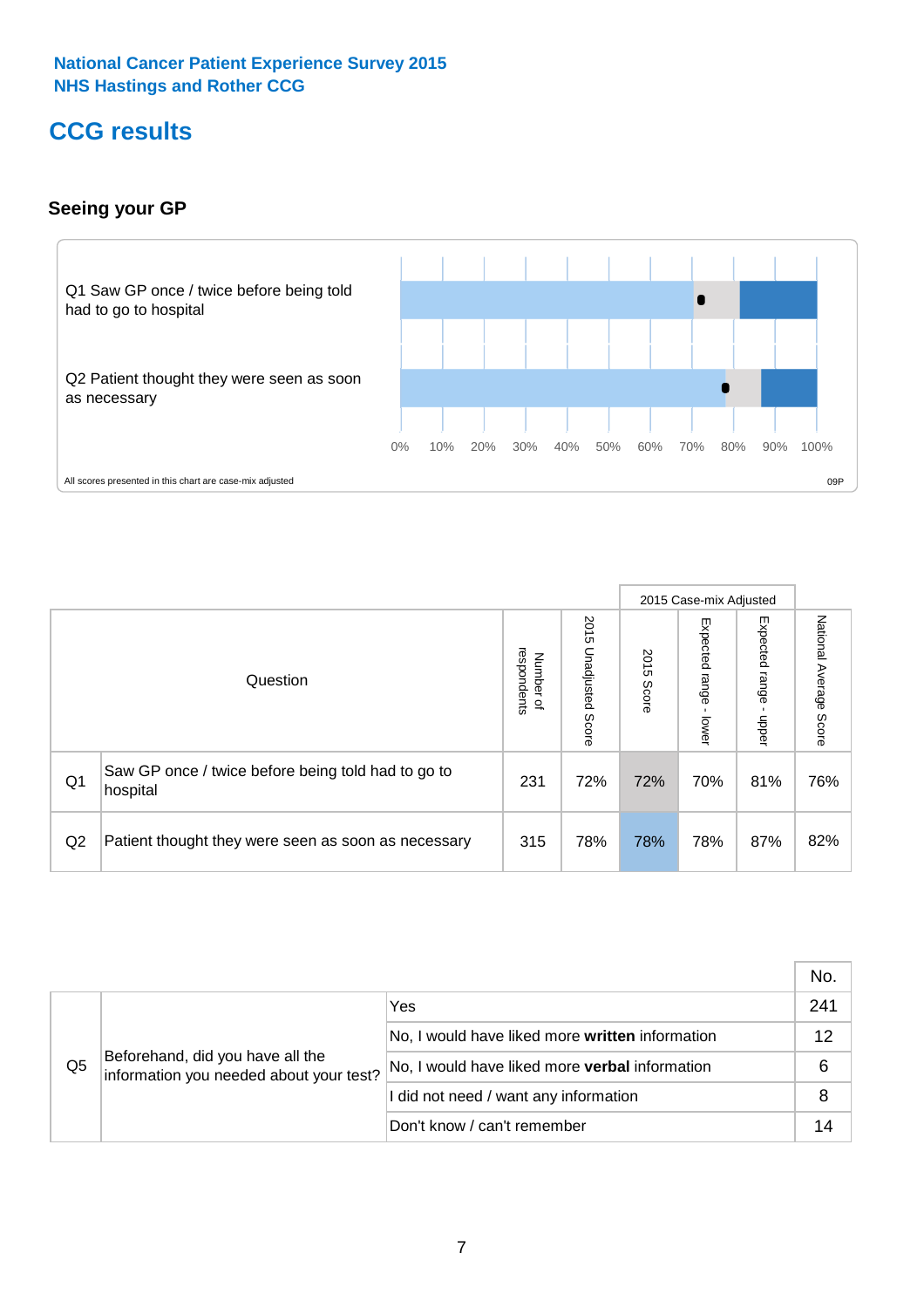# **Diagnostic tests**



|                |                                                                       |                                       |                             |               | 2015 Case-mix Adjusted  |                         |                           |
|----------------|-----------------------------------------------------------------------|---------------------------------------|-----------------------------|---------------|-------------------------|-------------------------|---------------------------|
|                | Question                                                              | respondents<br>Number<br>$\mathbf{Q}$ | 2015<br>Unadjusted<br>Score | 2015<br>Score | Expected range<br>lower | Expected range<br>nbber | National Average<br>Score |
| Q <sub>6</sub> | The length of time waiting for the test to be done was<br>about right | 259                                   | 83%                         | 83%           | 82%                     | 91%                     | 87%                       |
| Q7             | Given complete explanation of test results in<br>understandable way   | 258                                   | 72%                         | 73%           | 74%                     | 84%                     | 79%                       |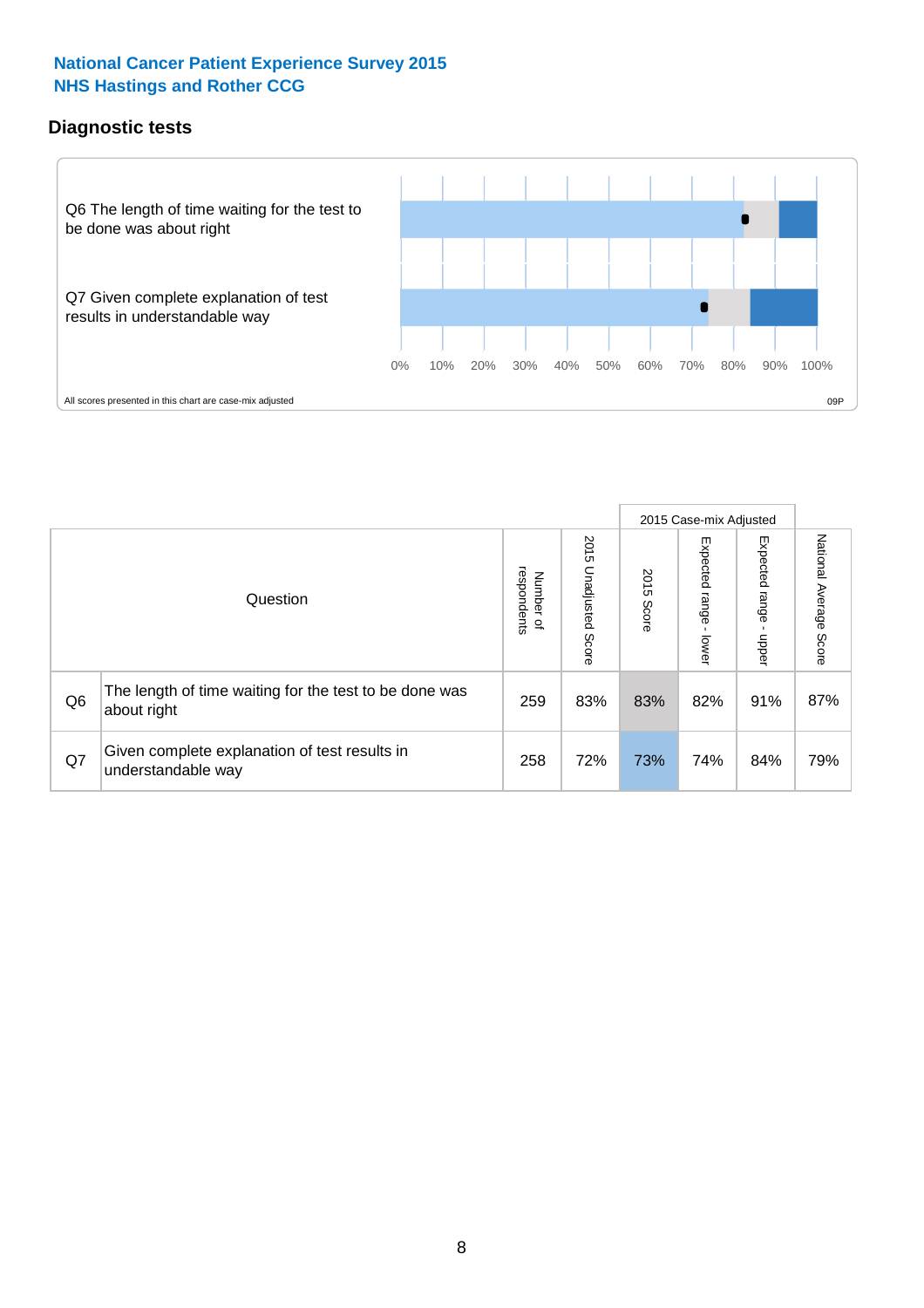## **Finding out what was wrong with you**



|                |                                                                                            |                                         |                       |               | 2015 Case-mix Adjusted |                                         |                        |
|----------------|--------------------------------------------------------------------------------------------|-----------------------------------------|-----------------------|---------------|------------------------|-----------------------------------------|------------------------|
|                | Question                                                                                   | respondents<br>Number<br>$\overline{a}$ | 2015 Unadjusted Score | 2015<br>Score | Expected range - lower | Expected range<br>$\mathbf{r}$<br>nbber | National Average Score |
| Q8             | Patient told they could bring a family member or friend<br>when first told they had cancer | 267                                     | 78%                   | 78%           | 74%                    | 84%                                     | 79%                    |
| Q <sub>9</sub> | Patient felt they were told sensitively that they had cancer                               | 325                                     | 82%                   | 81%           | 80%                    | 88%                                     | 84%                    |
| Q10            | Patient completely understood the explanation of what<br>was wrong                         | 324                                     | 69%                   | 69%           | 68%                    | 78%                                     | 73%                    |
| Q11            | Patient given easy to understand written information<br>about the type of cancer they had  | 289                                     | 72%                   | 71%           | 66%                    | 77%                                     | 72%                    |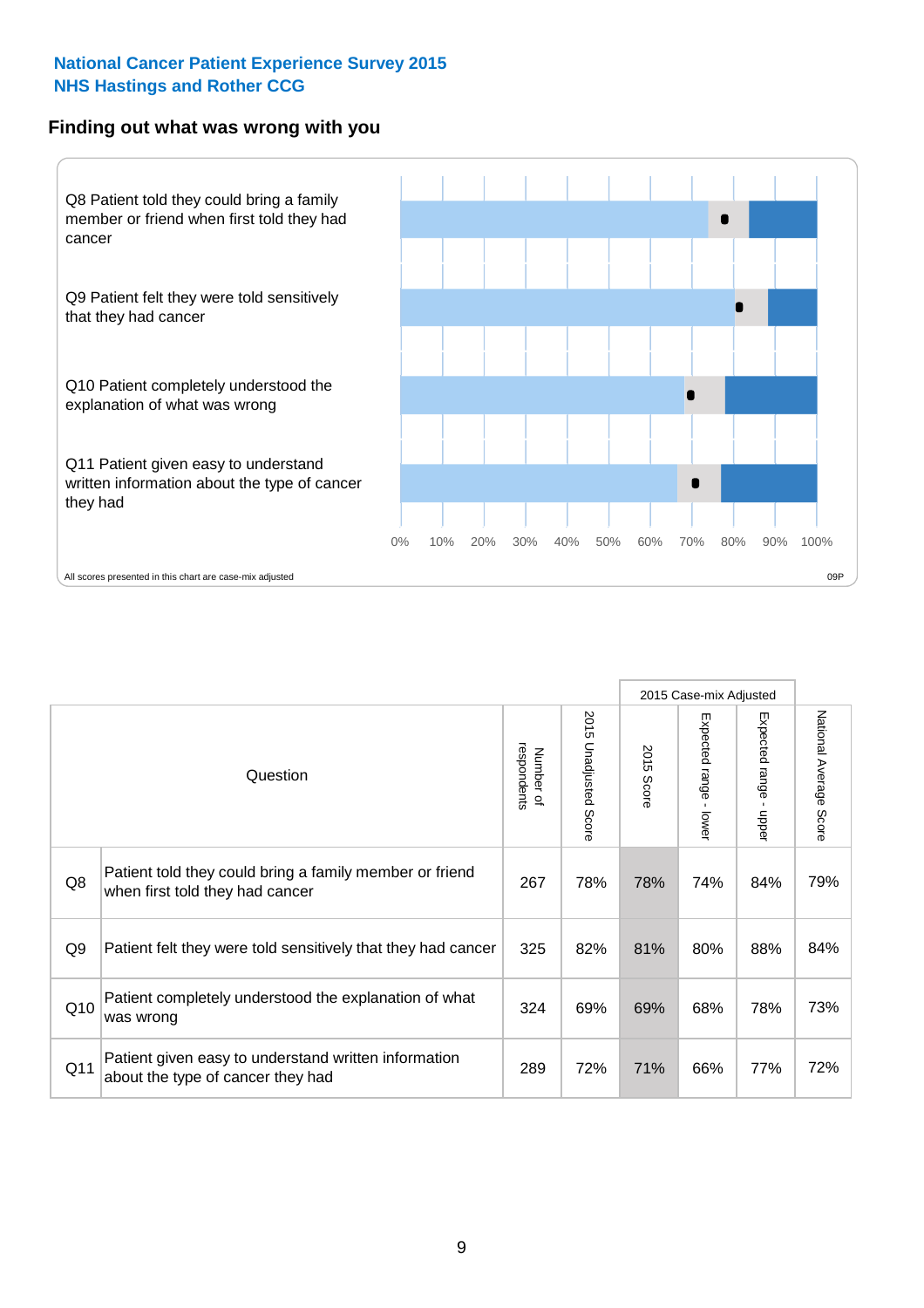# **Finding out what was wrong with you**



|          |                                                                                         |                          |                          |               | 2015 Case-mix Adjusted                    |                           |                        |
|----------|-----------------------------------------------------------------------------------------|--------------------------|--------------------------|---------------|-------------------------------------------|---------------------------|------------------------|
| Question |                                                                                         | respondents<br>Number of | 2015<br>Unadjusted Score | 2015<br>Score | Expected range<br>$\blacksquare$<br>lower | Expected range<br>- nbber | National Average Score |
| Q12      | Patient felt that treatment options were completely<br>explained                        | 276                      | 79%                      | 79%           | 78%                                       | 87%                       | 83%                    |
| Q13      | Possible side effects explained in an understandable way                                | 314                      | 72%                      | 72%           | 68%                                       | 78%                       | 73%                    |
| Q14      | Patient given practical advice and support in dealing with<br>side effects of treatment | 306                      | 62%                      | 62%           | 61%                                       | 72%                       | 66%                    |
| Q15      | Patient definitely told about side effects that could affect<br>them in the future      | 290                      | 51%                      | 51%           | 49%                                       | 60%                       | 54%                    |
| Q16      | Patient definitely involved in decisions about care and<br>treatment                    | 319                      | 78%                      | 78%           | 73%                                       | 82%                       | 78%                    |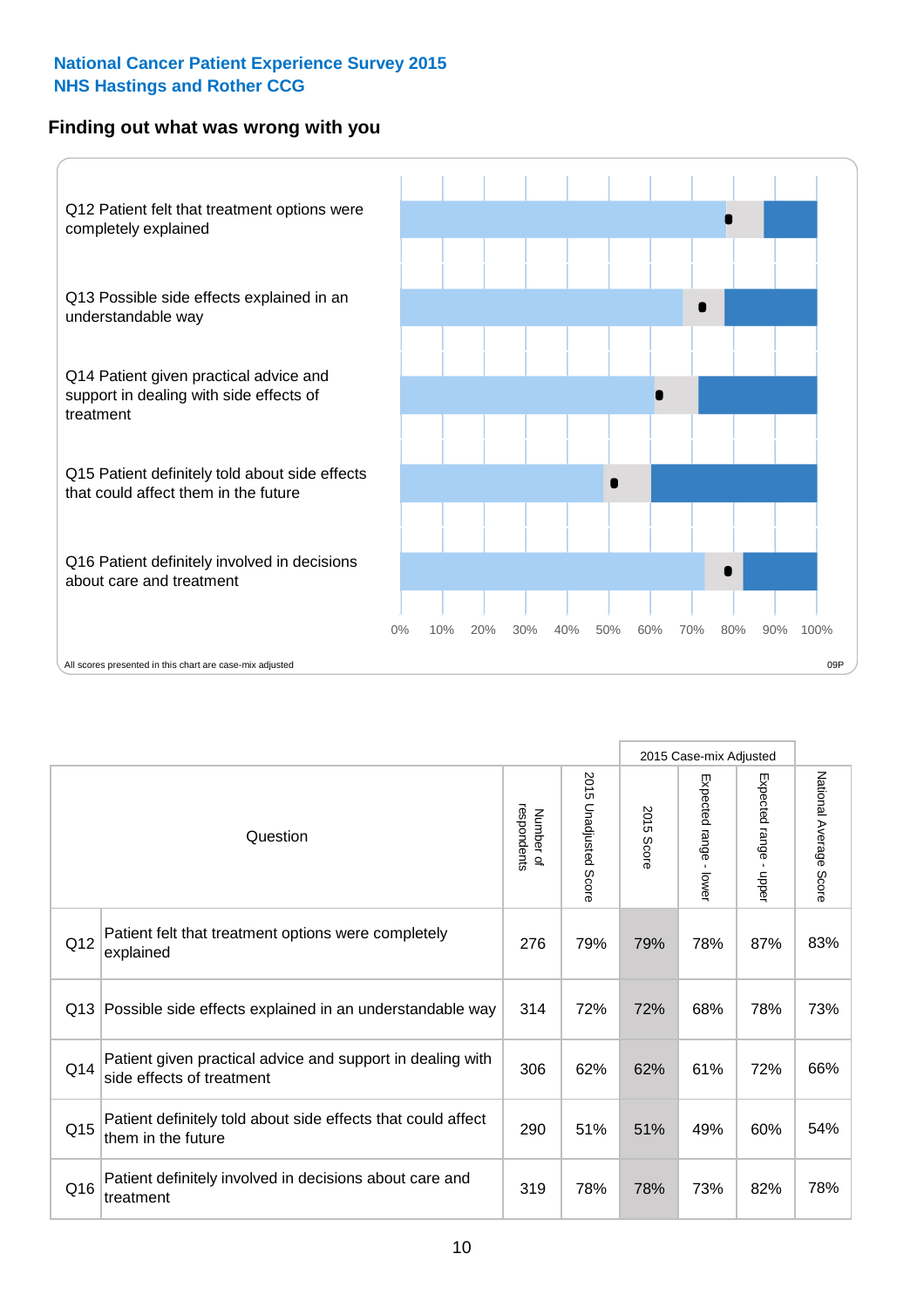## **Clinical Nurse Specialist**



|     |                                                                                     |                          |                       |               | 2015 Case-mix Adjusted  |                         |                                  |
|-----|-------------------------------------------------------------------------------------|--------------------------|-----------------------|---------------|-------------------------|-------------------------|----------------------------------|
|     | Question                                                                            | respondents<br>Number of | 2015 Unadjusted Score | 2015<br>Score | Expected range<br>lower | Expected range<br>nbber | National Average<br><b>Score</b> |
| Q17 | Patient given the name of the CNS who would support<br>them through their treatment | 322                      | 90%                   | 90%           | 87%                     | 93%                     | 90%                              |
| Q18 | Patient found it easy to contact their CNS                                          | 257                      | 83%                   | 83%           | 82%                     | 91%                     | 87%                              |
| Q19 | Get understandable answers to important questions all or<br>most of the time        | 245                      | 88%                   | 88%           | 85%                     | 93%                     | 89%                              |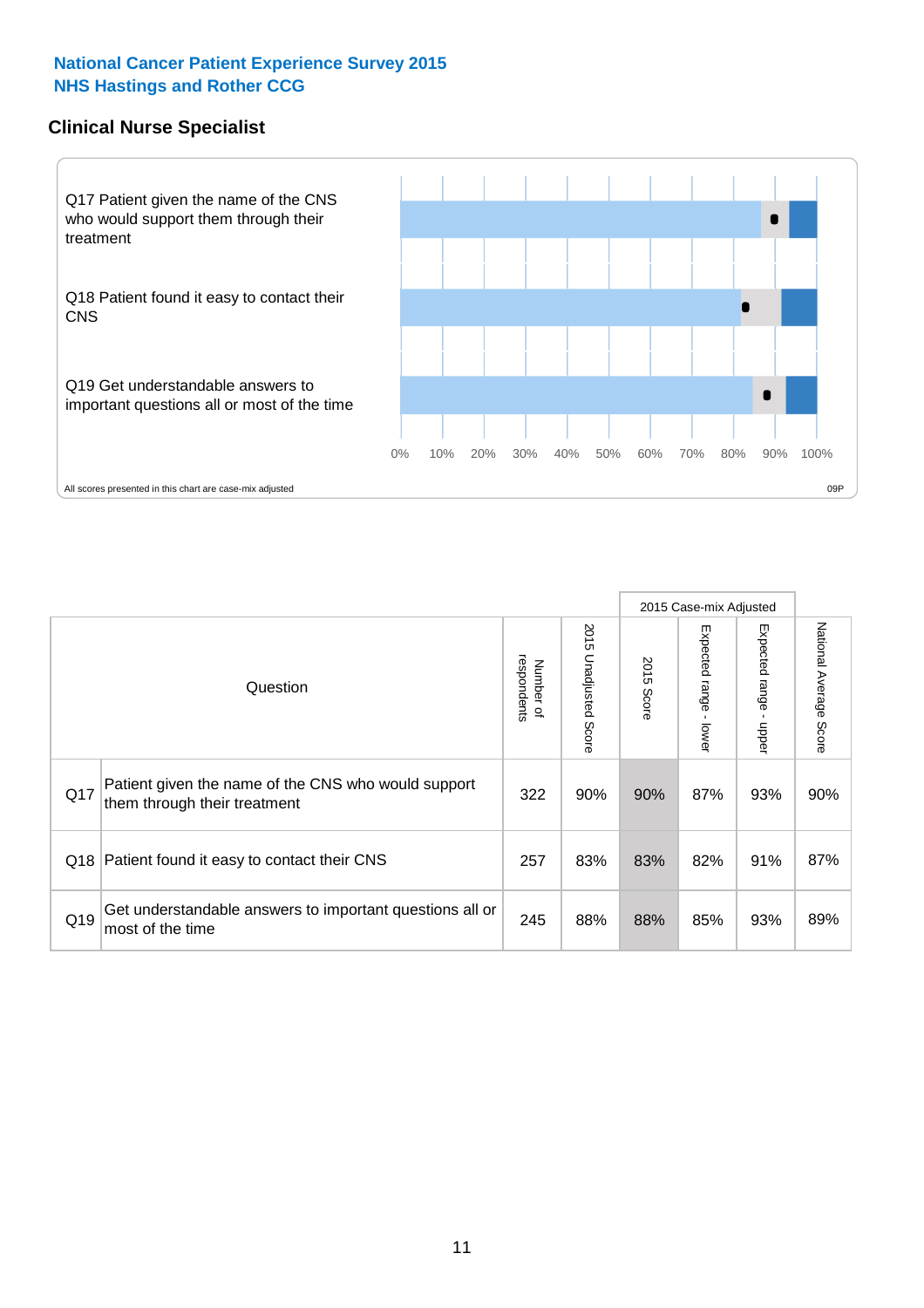## **Support for people with cancer**



2015 Case-mix Adjusted 2015 Unadjusted Score Expected range - lower Expected range - upper 2015 Unadjusted Score Expected range - upper Expected range - lower Number of<br>respondents respondents **2015 Score** 2015 Score Number of Question Q20 Hospital staff gave information about support groups  $\left( \begin{array}{c|c} 232 & 73\% & 73\% & 78\% & 83\% \end{array} \right)$ Q21 198 80% 79% 75% 86% Hospital staff gave information about impact cancer could have on day to day activities but about impact cancer could a stage in the set of the set of 81% and have on day to day activities Q22 Hospital staff gave information on getting financial help  $\left| 47\% \right| 47\%$  47%  $\left| 47\% \right| 62\%$  55% Q23 Hospital staff told patient they could get free prescriptions |  $152$  |  $75\%$  |  $74\%$  |  $74\%$  |  $86\%$  |  $80\%$ 

National Average Score

National Average Score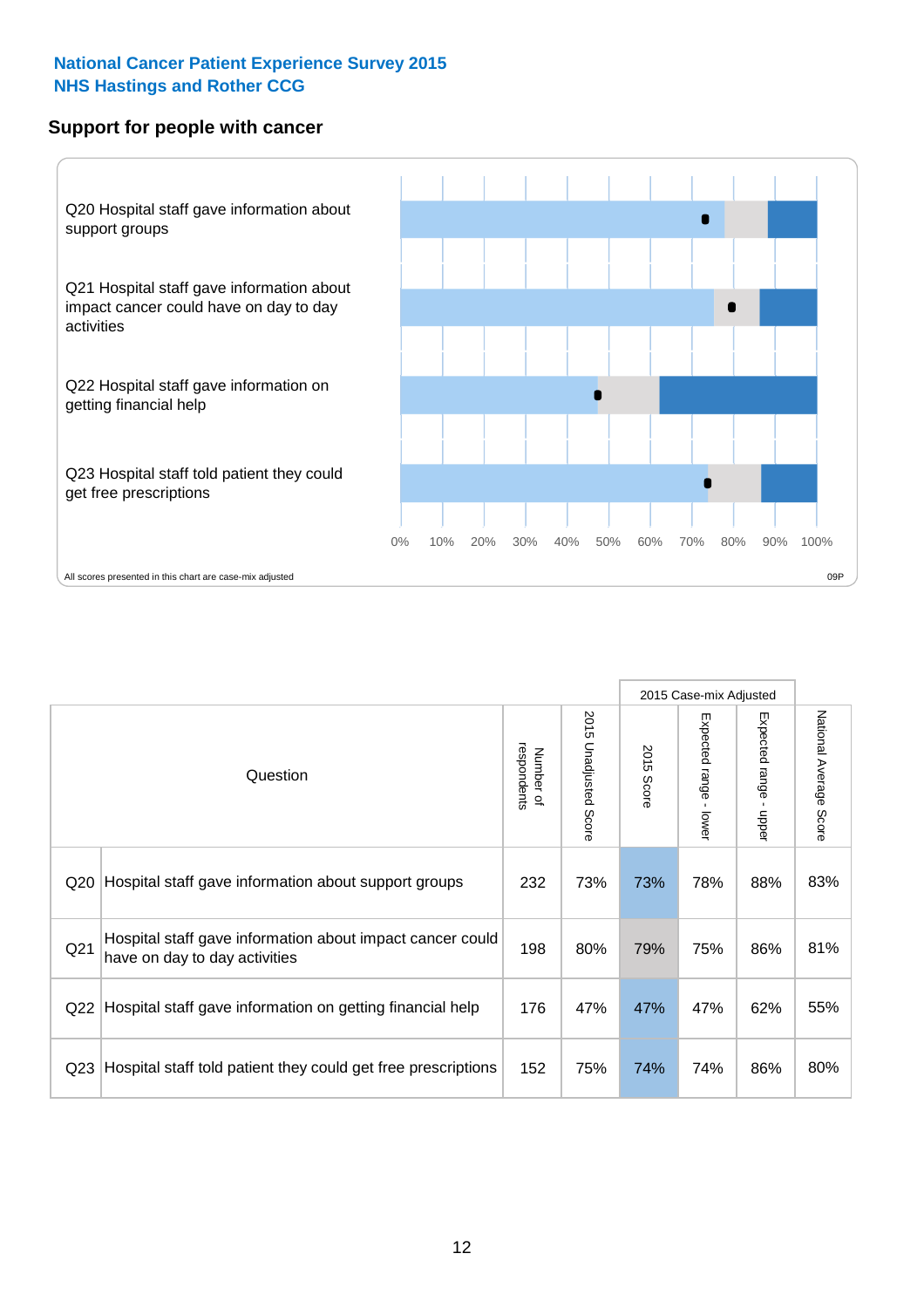# **Operations**



|     |                                                                 |                                              |                             |                   | 2015 Case-mix Adjusted     |                            |                              |
|-----|-----------------------------------------------------------------|----------------------------------------------|-----------------------------|-------------------|----------------------------|----------------------------|------------------------------|
|     | Question                                                        | respondents<br>Number<br>$\overline{\sigma}$ | 2015<br>Unadjusted<br>Score | 201<br>c<br>Score | Expected<br>range<br>lower | Expected<br>range<br>doper | National<br>Average<br>Score |
| Q26 | Staff explained how operation had gone in<br>understandable way | 175                                          | 79%                         | 79%               | 71%                        | 84%                        | 78%                          |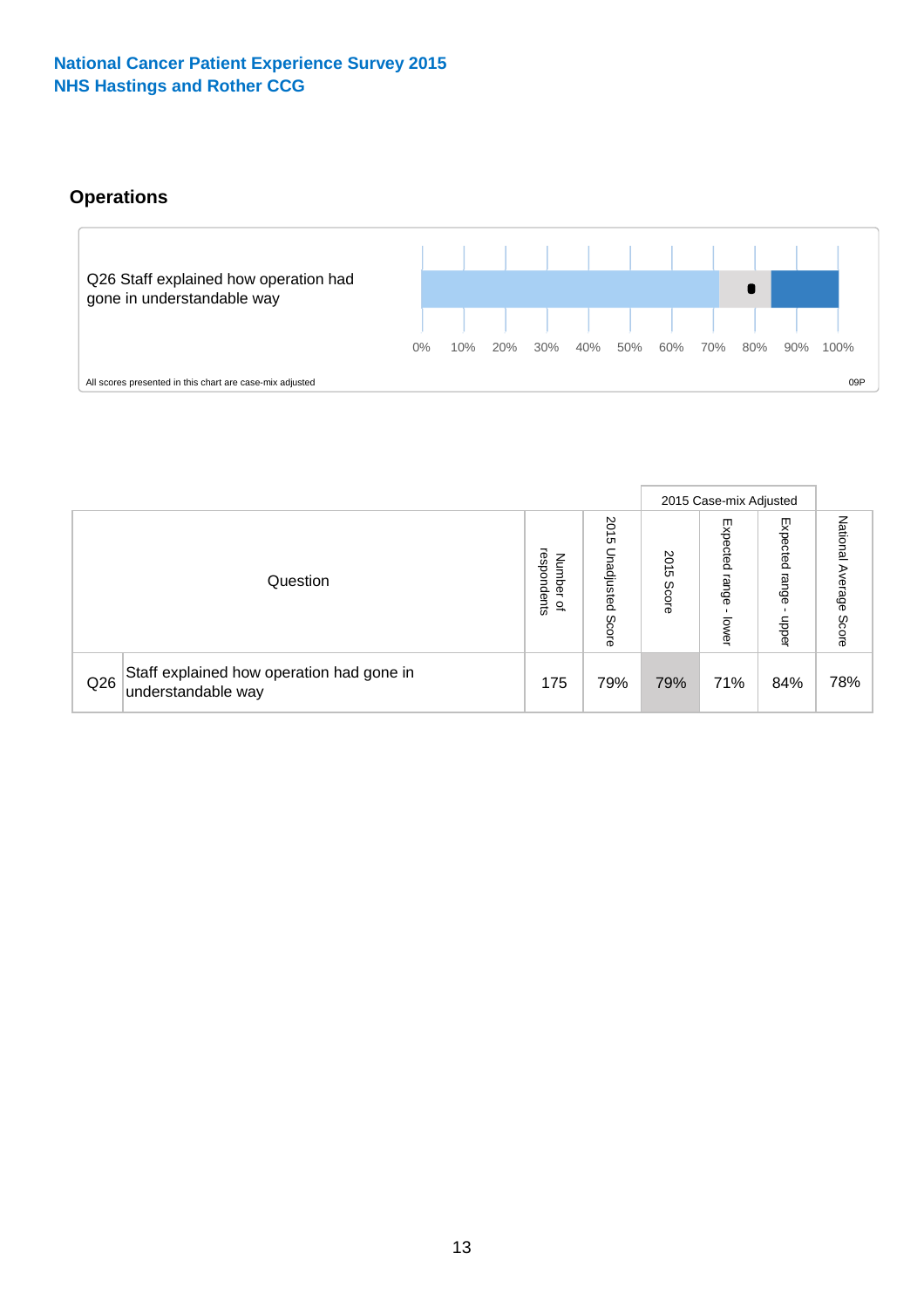# **Hospital care as an inpatient (Part 1 of 3)**



All scores presented in this chart are case-mix adjusted (99P) (99P) (99P) (99P) (99P) (99P) (99P) (99P) (99P) (99P) (99P) (99P) (99P) (99P) (99P) (99P) (99P) (99P) (99P) (99P) (99P) (99P) (99P) (99P) (99P) (99P) (99P) (99

|                 |                                                                                           |                          |                          |                      | 2015 Case-mix Adjusted                    |                                       |                        |
|-----------------|-------------------------------------------------------------------------------------------|--------------------------|--------------------------|----------------------|-------------------------------------------|---------------------------------------|------------------------|
|                 | Question                                                                                  | respondents<br>Number of | 2015<br>Unadjusted Score | 2015<br><b>Score</b> | Expected range<br>$\blacksquare$<br>lower | Expected range<br>$\mathbf{I}$<br>ddo | National Average Score |
| Q28             | Groups of doctors or nurses did not talk in front of patient<br>as if they were not there | 210                      | 80%                      | 79%                  | 76%                                       | 87%                                   | 81%                    |
| Q29             | Patient had confidence and trust in all doctors treating<br>them                          | 211                      | 81%                      | 80%                  | 79%                                       | 89%                                   | 84%                    |
| Q30             | Patient's family or someone close definitely had<br>opportunity to talk to doctor         | 178                      | 69%                      | 69%                  | 65%                                       | 79%                                   | 72%                    |
| Q <sub>31</sub> | Patient had confidence and trust in all ward nurses                                       | 211                      | 67%                      | 66%                  | 66%                                       | 78%                                   | 72%                    |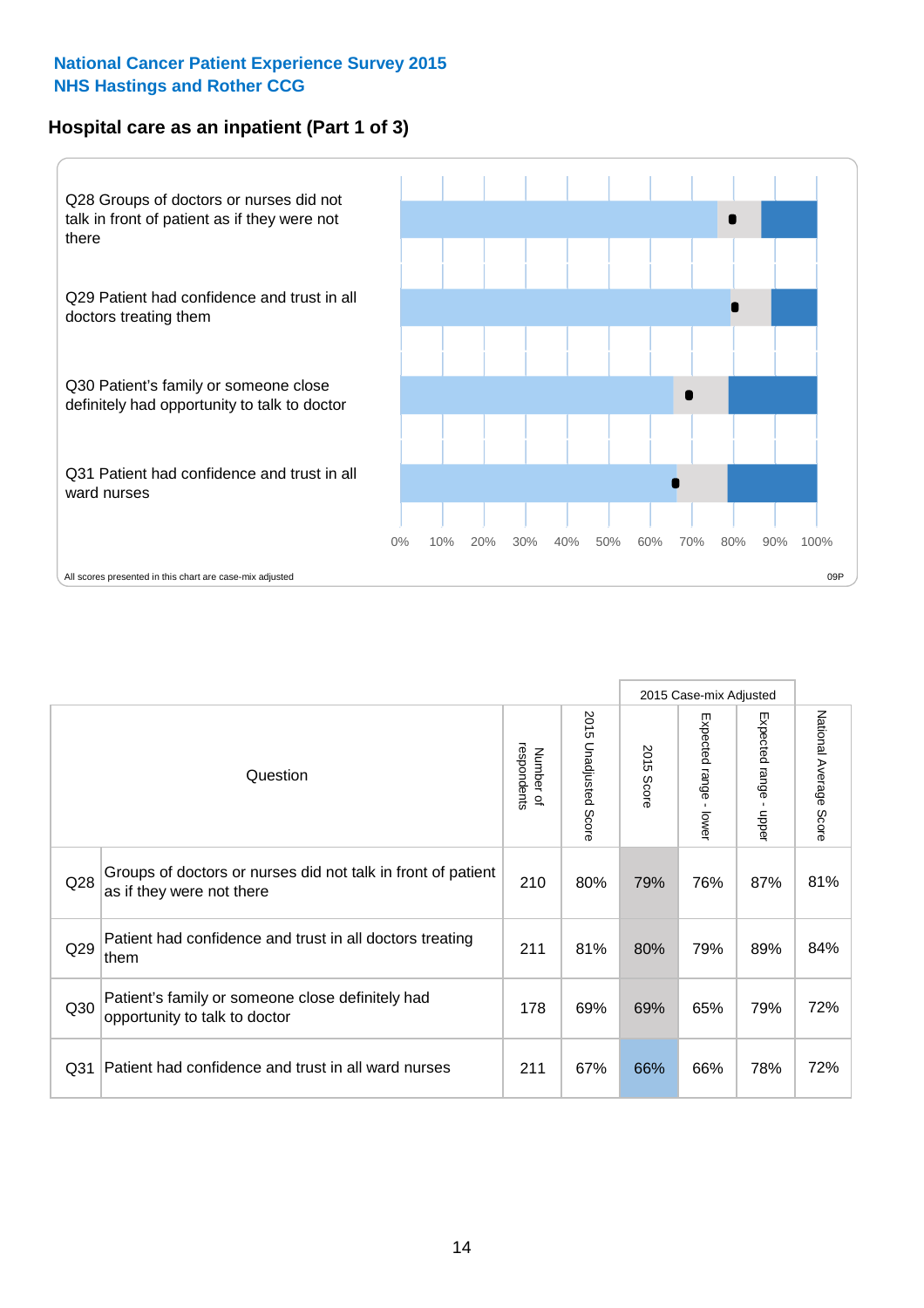# **Hospital care as an inpatient (Part 2 of 3)**



|                 |                                                                         |                          |                       |               | 2015 Case-mix Adjusted |                           |                           |
|-----------------|-------------------------------------------------------------------------|--------------------------|-----------------------|---------------|------------------------|---------------------------|---------------------------|
|                 | Question                                                                | respondents<br>Number of | 2015 Unadjusted Score | 2015<br>Score | Expected range - lower | Expected range -<br>nbber | National Average<br>Score |
| Q32             | Always / nearly always enough nurses on duty                            | 208                      | 61%                   | 61%           | 60%                    | 73%                       | 66%                       |
| Q <sub>33</sub> | All staff asked patient what name they preferred to be<br>called by     | 210                      | 74%                   | 73%           | 57%                    | 76%                       | 67%                       |
| Q <sub>34</sub> | Always given enough privacy when discussing condition<br>or treatment   | 211                      | 78%                   | 77%           | 80%                    | 90%                       | 85%                       |
| Q <sub>35</sub> | Patient was able to discuss worries or fears with staff<br>during visit | 148                      | 45%                   | 45%           | 44%                    | 60%                       | 52%                       |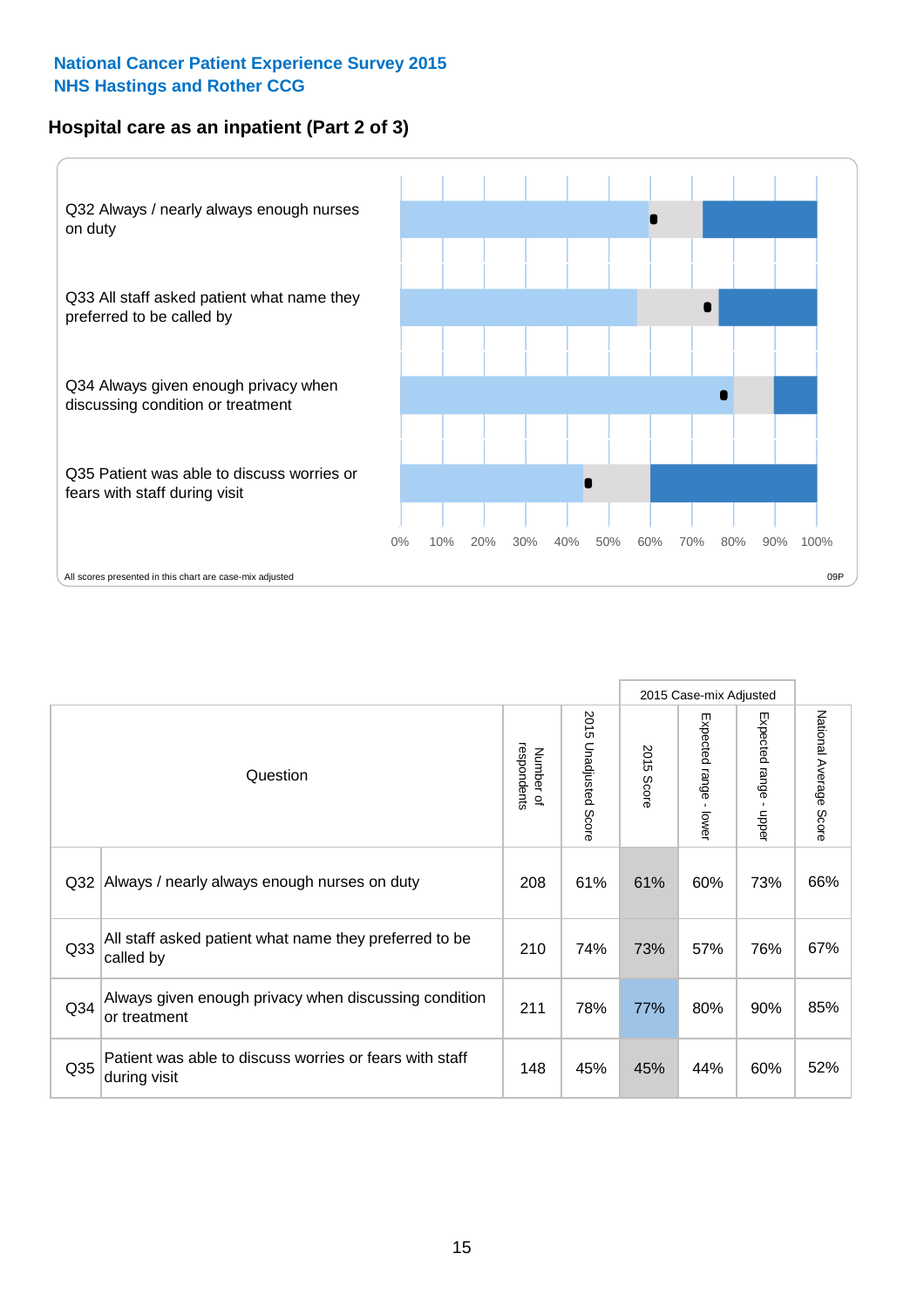# **Hospital care as an inpatient (Part 3 of 3)**



|                 |                                                                                     |                          |                                 |               | 2015 Case-mix Adjusted  |                        |                        |
|-----------------|-------------------------------------------------------------------------------------|--------------------------|---------------------------------|---------------|-------------------------|------------------------|------------------------|
|                 | Question                                                                            | respondents<br>Number of | 2015<br><b>Unadjusted Score</b> | 2015<br>Score | Expected range<br>lower | Expected range - upper | National Average Score |
| Q36             | Hospital staff definitely did everything to help control pain                       | 190                      | 85%                             | 85%           | 79%                     | 89%                    | 84%                    |
| Q <sub>37</sub> | Always treated with respect and dignity by staff                                    | 211                      | 84%                             | 84%           | 83%                     | 92%                    | 87%                    |
| Q38             | Given clear written information about what should / should<br>not do post discharge | 195                      | 83%                             | 82%           | 79%                     | 90%                    | 84%                    |
| Q39             | Staff told patient who to contact if worried post discharge                         | 202                      | 96%                             | 95%           | 90%                     | 97%                    | 94%                    |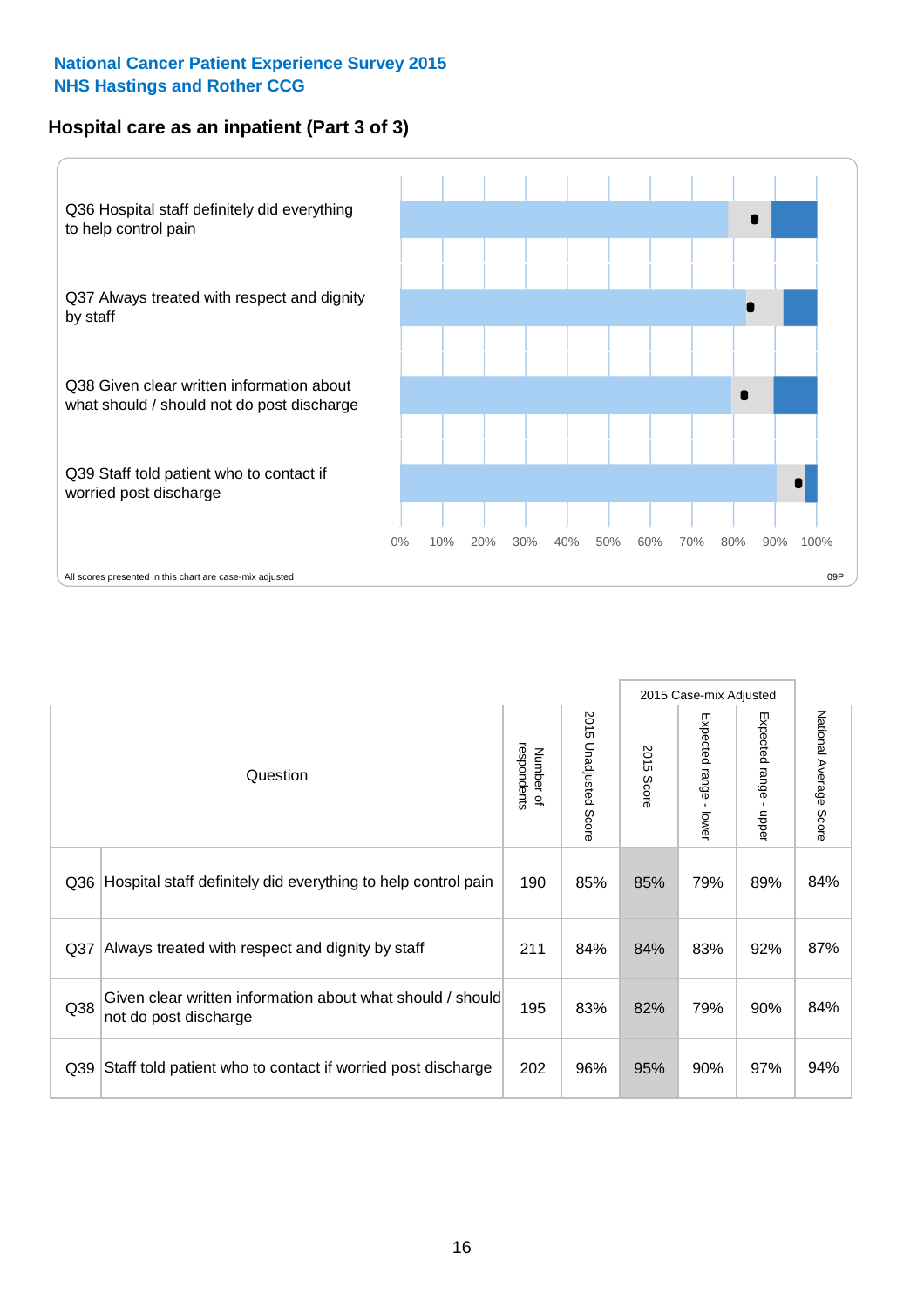# **Hospital care as a day patient / outpatient (Part 1 of 2)**



|     |                                                                                    |                          |                                 |                      | 2015 Case-mix Adjusted                    |                                         |                        |
|-----|------------------------------------------------------------------------------------|--------------------------|---------------------------------|----------------------|-------------------------------------------|-----------------------------------------|------------------------|
|     | Question                                                                           | respondents<br>Number of | 2015<br><b>Unadjusted Score</b> | 2015<br><b>Score</b> | Expected range<br>$\blacksquare$<br>lower | Expected range<br>$\mathbf{I}$<br>nbber | National Average Score |
| Q41 | Patient was able to discuss worries or fears with staff<br>during visit            | 239                      | 72%                             | 71%                  | 64%                                       | 76%                                     | 70%                    |
| Q42 | Doctor had the right notes and other documentation with<br>them                    | 279                      | 93%                             | 93%                  | 93%                                       | 98%                                     | 96%                    |
| Q44 | Beforehand patient had all information needed about<br>radiotherapy treatment      | 93                       | 90%                             | 90%                  | 79%                                       | 93%                                     | 86%                    |
| Q45 | Patient given understandable information about whether<br>radiotherapy was working | 76                       | 51%                             | 51%                  | 49%                                       | 71%                                     | 60%                    |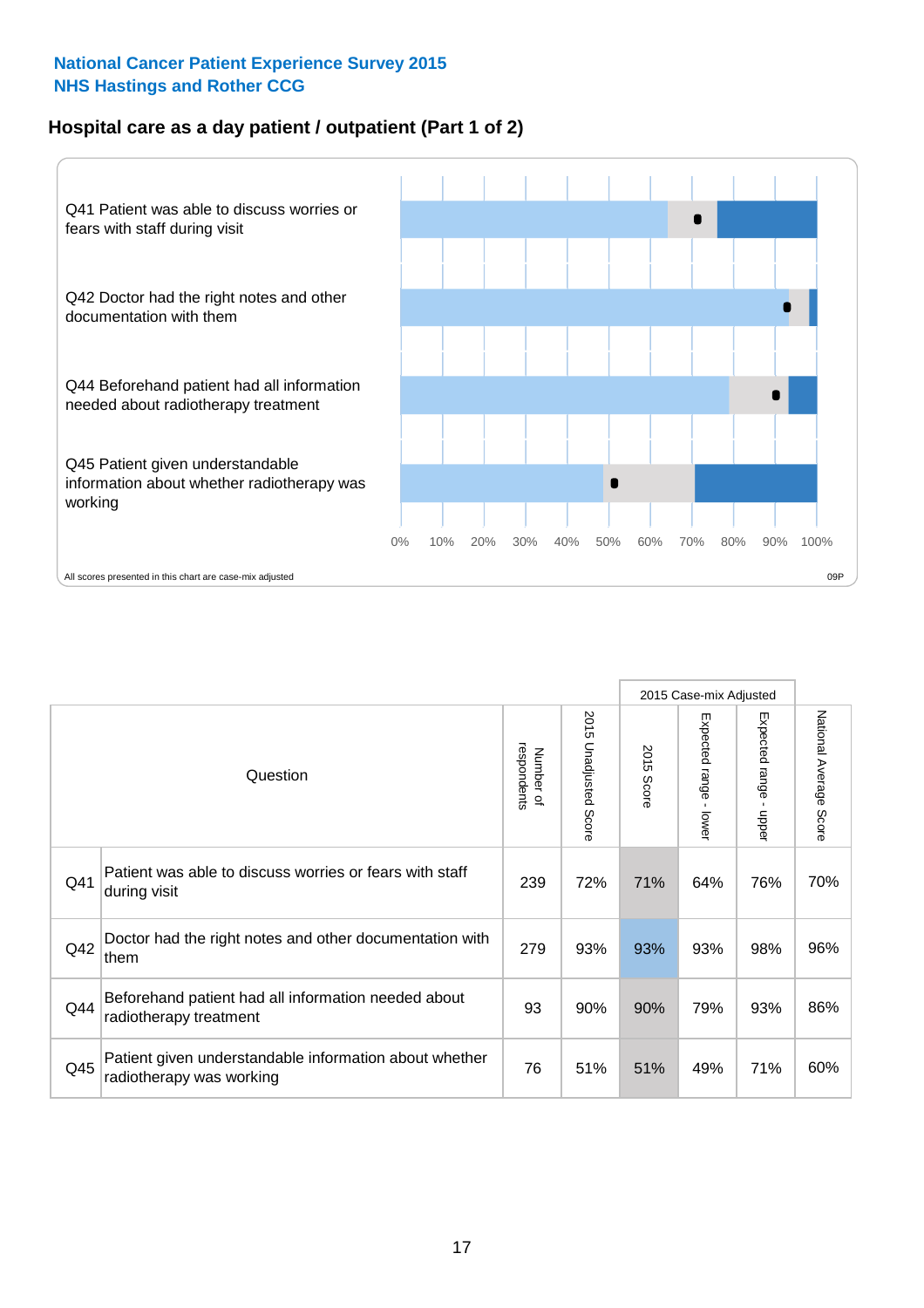# **Hospital care as a day patient / outpatient (Part 2 of 2)**



|     |                                                                                    |                                       | 2015 Case-mix Adjusted      |               |                         |                         |                           |
|-----|------------------------------------------------------------------------------------|---------------------------------------|-----------------------------|---------------|-------------------------|-------------------------|---------------------------|
|     | Question                                                                           | respondents<br>Number<br>$\mathbf{Q}$ | 2015<br>Unadjusted<br>Score | 2015<br>Score | Expected range<br>lower | Expected range<br>nbber | National Average<br>Score |
| Q47 | Beforehand patient had all information needed about<br>chemotherapy treatment      | 175                                   | 80%                         | 80%           | 79%                     | 90%                     | 84%                       |
| Q48 | Patient given understandable information about whether<br>chemotherapy was working | 158                                   | 65%                         | 64%           | 61%                     | 75%                     | 68%                       |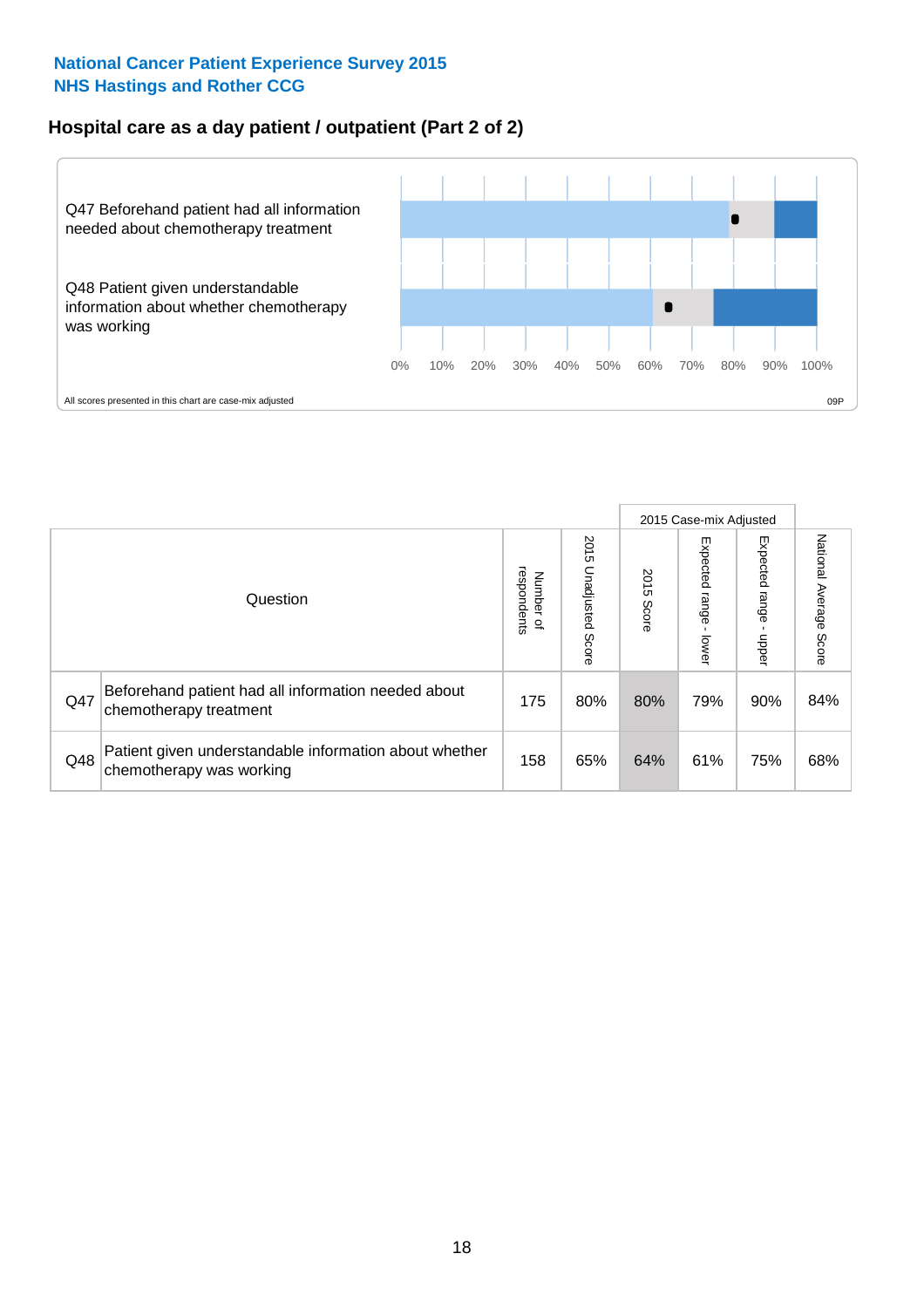#### **Home care and support**



All scores presented in this chart are case-mix adjusted

|                 |                                                                                                     |                          |                       |               | 2015 Case-mix Adjusted  |                         |                        |
|-----------------|-----------------------------------------------------------------------------------------------------|--------------------------|-----------------------|---------------|-------------------------|-------------------------|------------------------|
|                 | Question                                                                                            | respondents<br>Number of | 2015 Unadjusted Score | 2015<br>Score | Expected range<br>lower | Expected range<br>nbber | National Average Score |
| Q49             | Hospital staff gave family or someone close all the<br>information needed to help with care at home | 249                      | 51%                   | 50%           | 51%                     | 64%                     | 58%                    |
| Q50             | Patient definitely given enough support from health or<br>social services during treatment          | 173                      | 52%                   | 53%           | 45%                     | 62%                     | 54%                    |
| Q <sub>51</sub> | Patient definitely given enough support from health or<br>social services after treatment           | 108                      | 38%                   | 39%           | 35%                     | 54%                     | 45%                    |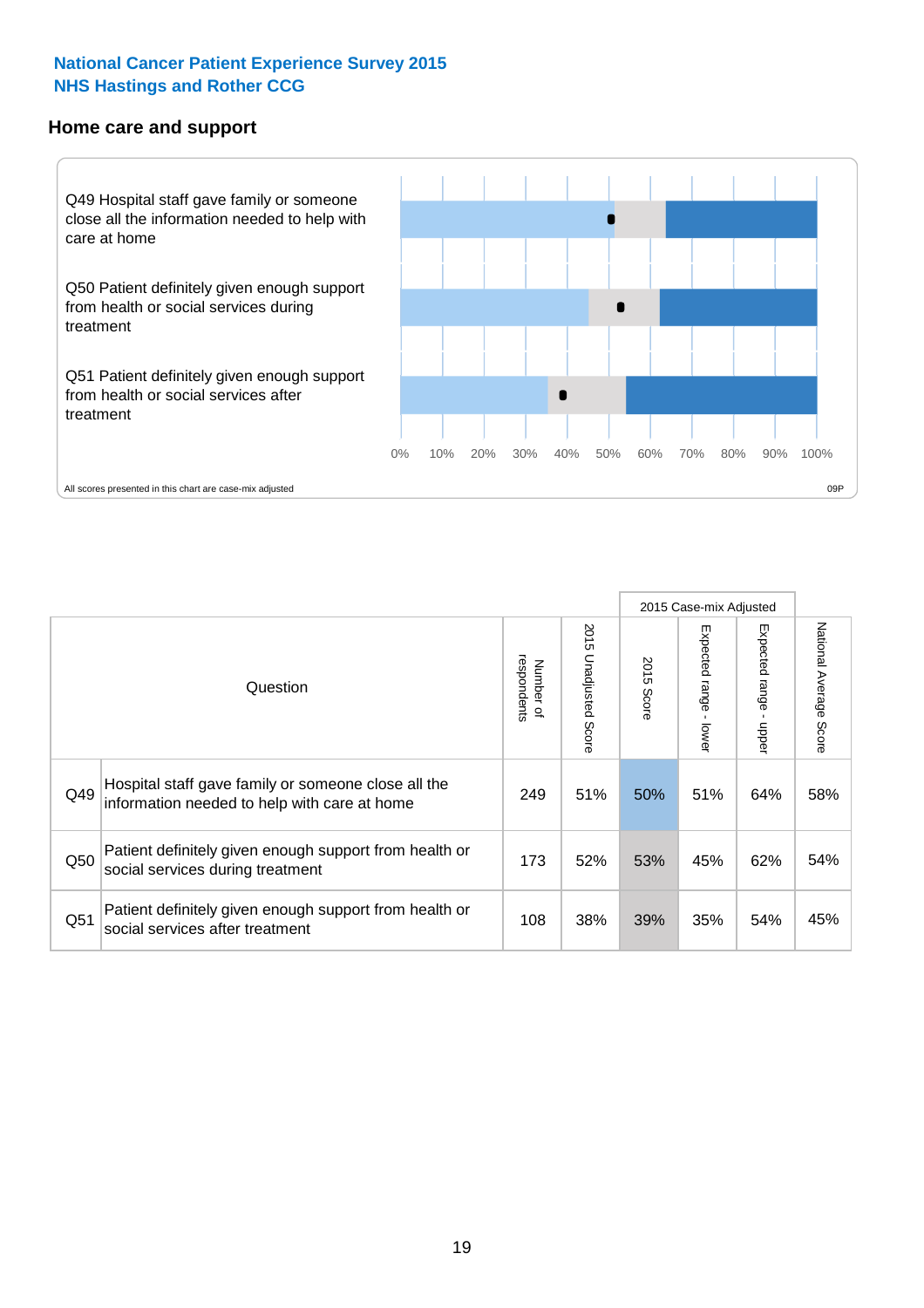# **Care from your general practice**



|     |                                                                           |                                       | 2015 Case-mix Adjusted      |               |                              |                         |                           |
|-----|---------------------------------------------------------------------------|---------------------------------------|-----------------------------|---------------|------------------------------|-------------------------|---------------------------|
|     | Question                                                                  | respondents<br>Number<br>$\mathbf{Q}$ | 2015<br>Unadjusted<br>Score | 2015<br>Score | Expected<br>I range<br>lower | Expected range<br>doper | National Average<br>Score |
| Q52 | GP given enough information about patient's condition<br>and treatment    | 279                                   | 97%                         | 97%           | 93%                          | 98%                     | 95%                       |
| Q53 | Practice staff definitely did everything they could to<br>support patient | 228                                   | 66%                         | 67%           | 56%                          | 69%                     | 63%                       |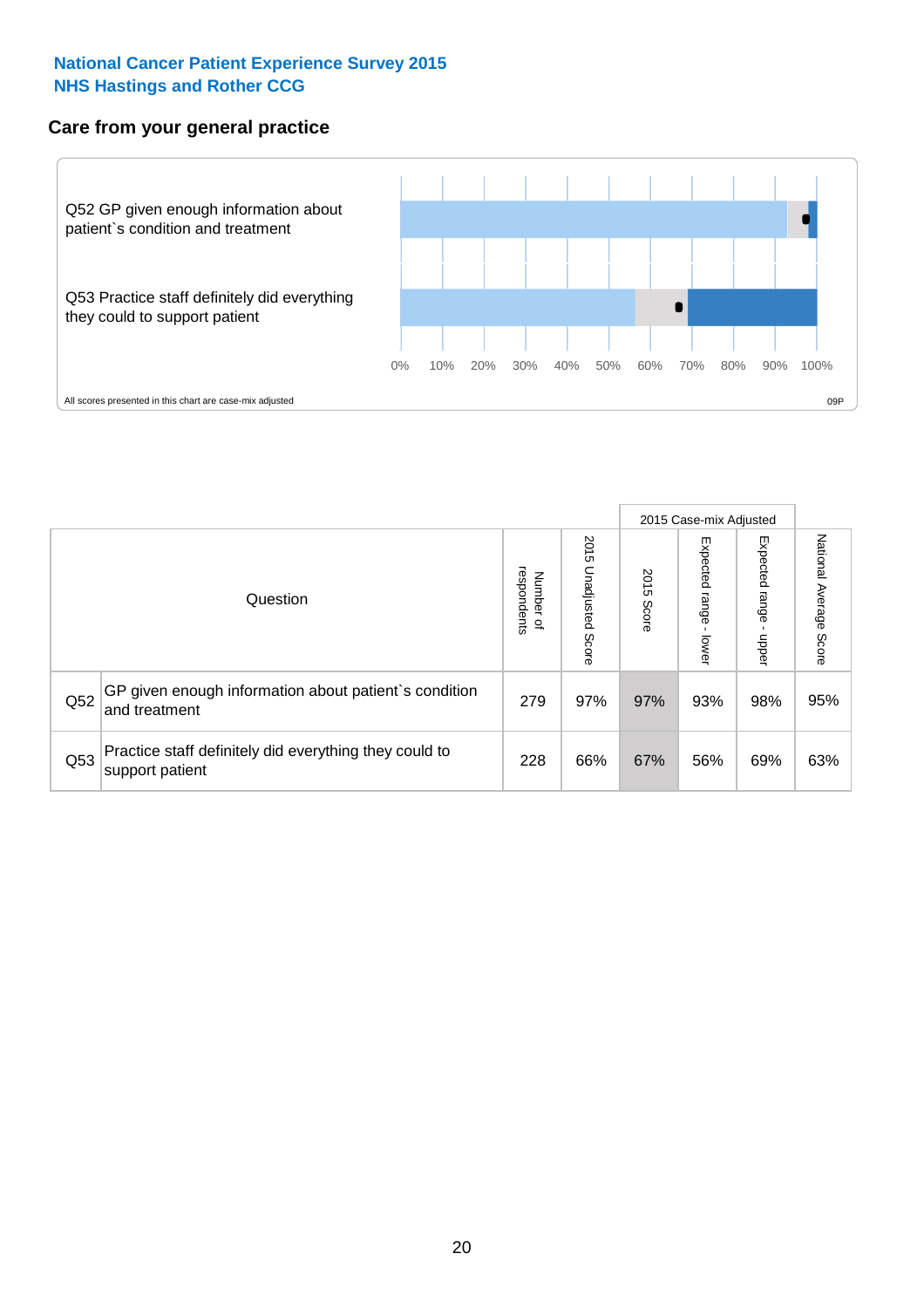# **Your overall NHS care (Part 1 of 2)**



|     |                                                                    |                          |                       |                      | 2015 Case-mix Adjusted                    |                                           |                        |
|-----|--------------------------------------------------------------------|--------------------------|-----------------------|----------------------|-------------------------------------------|-------------------------------------------|------------------------|
|     | Question                                                           | respondents<br>Number of | 2015 Unadjusted Score | 2015<br><b>Score</b> | Expected range<br>$\blacksquare$<br>lower | Expected range<br>$\blacksquare$<br>nbber | National Average Score |
| Q54 | Hospital and community staff always worked well together           | 318                      | 55%                   | 55%                  | 55%                                       | 66%                                       | 61%                    |
| Q55 | Patient given a care plan                                          | 255                      | 24%                   | 23%                  | 27%                                       | 39%                                       | 33%                    |
| Q56 | Overall the administration of the care was very good /<br>good     | 320                      | 87%                   | 87%                  | 85%                                       | 92%                                       | 89%                    |
| Q57 | Length of time for attending clinics and appointments was<br>right | 319                      | 64%                   | 64%                  | 59%                                       | 73%                                       | 66%                    |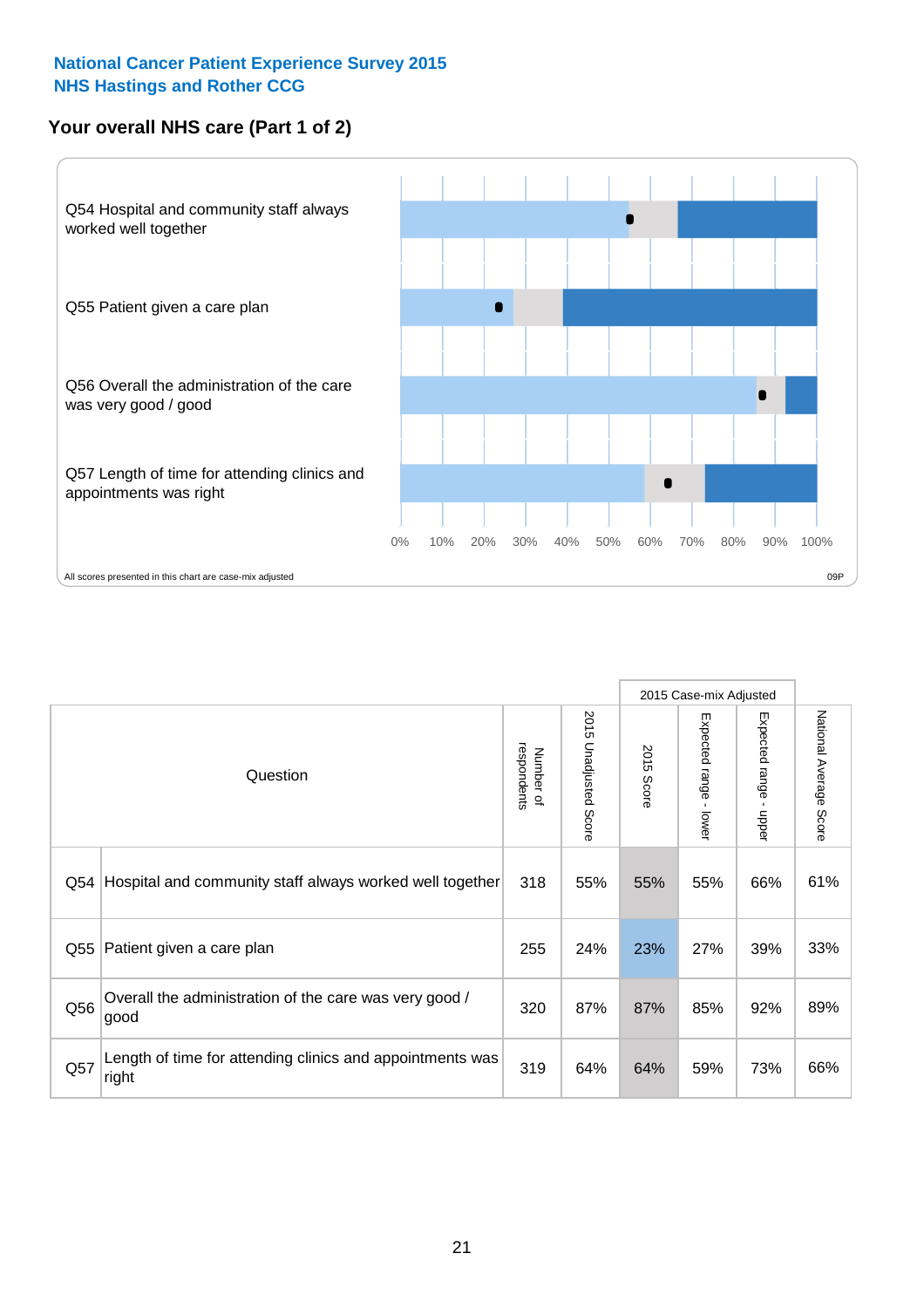# **Your overall NHS care (Part 2 of 2)**



|     |                                                       |                                              |                             |               |                            | 2015 Case-mix Adjusted     |                        |
|-----|-------------------------------------------------------|----------------------------------------------|-----------------------------|---------------|----------------------------|----------------------------|------------------------|
|     | Question                                              | respondents<br>Number<br>$\overline{\sigma}$ | 2015<br>Unadjusted<br>Score | 2015<br>Score | Expected<br>range<br>lower | Expected<br>range<br>doper | National Average Score |
| Q58 | Taking part in cancer research discussed with patient | 309                                          | 25%                         | 24%           | 21%                        | 36%                        | 28%                    |



|     |                                                                        |                                              |                             |               |                                                           | 2015 Case-mix Adjusted                                          |                        |
|-----|------------------------------------------------------------------------|----------------------------------------------|-----------------------------|---------------|-----------------------------------------------------------|-----------------------------------------------------------------|------------------------|
|     | Question                                                               | respondents<br>Number<br>$\overline{\sigma}$ | 2015<br>Unadjusted<br>Score | 2015<br>Score | OWer<br>limit<br>range<br>$\overline{\sigma}$<br>expected | Upper<br>limit<br>range<br>$\overline{\mathcal{C}}$<br>expected | National Average Score |
| Q59 | Patient's average rating of care scored from very poor to<br>very good | 312                                          | 8.5                         | 8.5           | 8.5                                                       | 8.9                                                             | 8.7                    |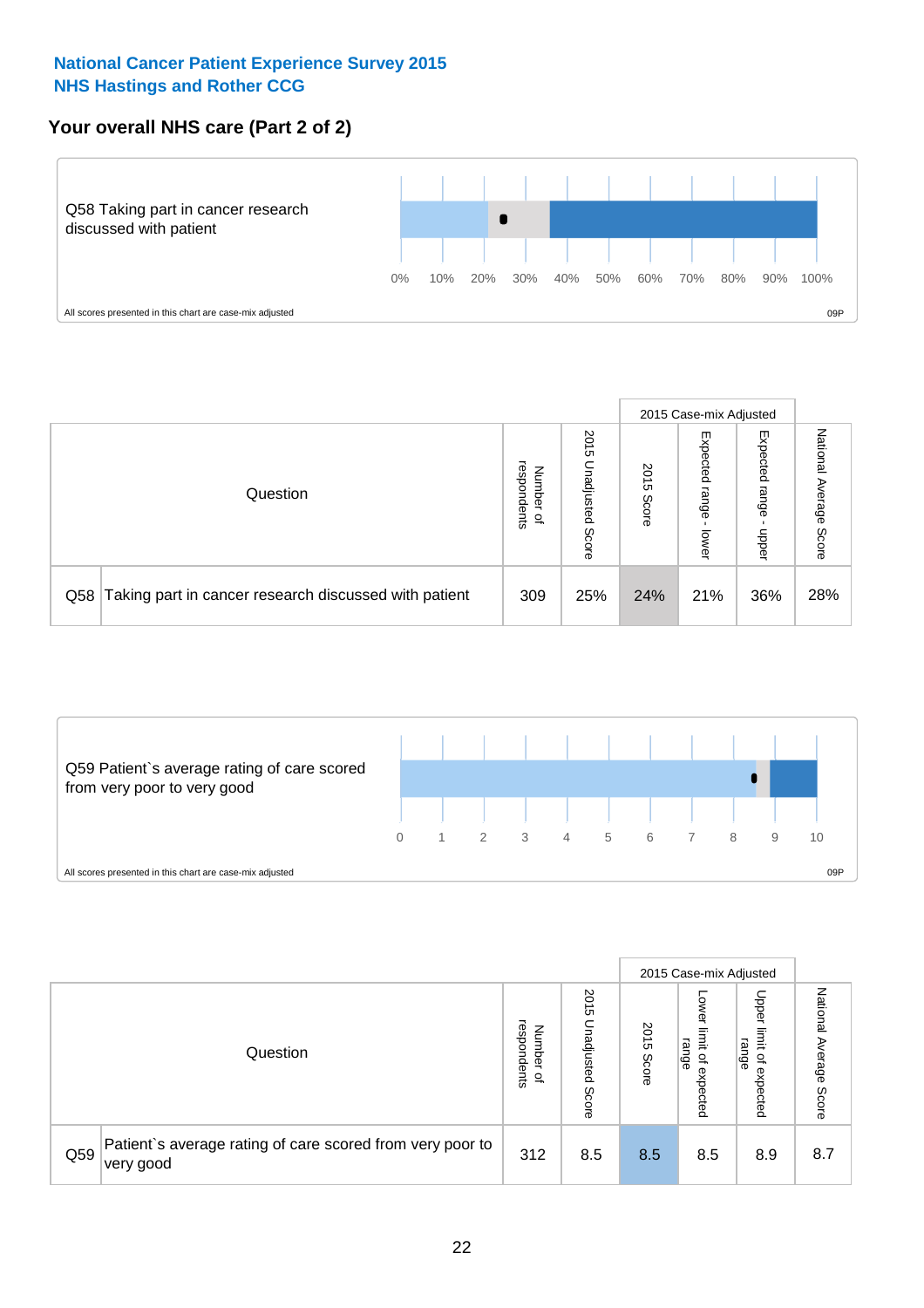# **Comparisons by tumour group for this CCG**

The following tables show the unadjusted CCG and the national percentage scores for each question broken down by tumour group. Where a cell in the table contains an asterisk this indicates that the number of patients in that group was below 21 and too small to display. Where a cell in the table contains "n.a." this indicates that there were no respondents for that tumour group.

# **Seeing your GP**

|                      | Q1. Saw GP once /<br>had to go to hospital | twice before being told | Q2. Patient thought<br>they were seen as<br>soon as necessary |                 |  |
|----------------------|--------------------------------------------|-------------------------|---------------------------------------------------------------|-----------------|--|
| <b>Cancer type</b>   | This CCG <sup>\$</sup>                     | <b>National</b>         | This CCG <sup>\$</sup>                                        | <b>National</b> |  |
| Brain / CNS          | $\star$                                    | 60%                     | $\star$                                                       | 77%             |  |
| <b>Breast</b>        | 88%                                        | 93%                     | 86%                                                           | 88%             |  |
| Colorectal / LGT     | 67%                                        | 72%                     | 76%                                                           | 80%             |  |
| Gynaecological       | $\star$                                    | 75%                     | $\star$                                                       | 78%             |  |
| Haematological       | 53%                                        | 64%                     | 74%                                                           | 80%             |  |
| <b>Head and Neck</b> | $\star$                                    | 77%                     | $\star$                                                       | 79%             |  |
| Lung                 | $\star$                                    | 69%                     | $\star$                                                       | 83%             |  |
| Prostate             | $\star$                                    | 79%                     | 83%                                                           | 85%             |  |
| Sarcoma              | $\star$                                    | 64%                     | $\star$                                                       | 69%             |  |
| Skin                 | $\star$                                    | 91%                     | $\star$                                                       | 87%             |  |
| <b>Upper Gastro</b>  | $\star$                                    | 70%                     | $\star$                                                       | 78%             |  |
| Urological           | 83%                                        | 81%                     | 76%                                                           | 84%             |  |
| Other                | $\star$                                    | 70%                     | $\star$                                                       | 78%             |  |
| <b>All Cancers</b>   | 72%                                        | 76%                     | 78%                                                           | 82%             |  |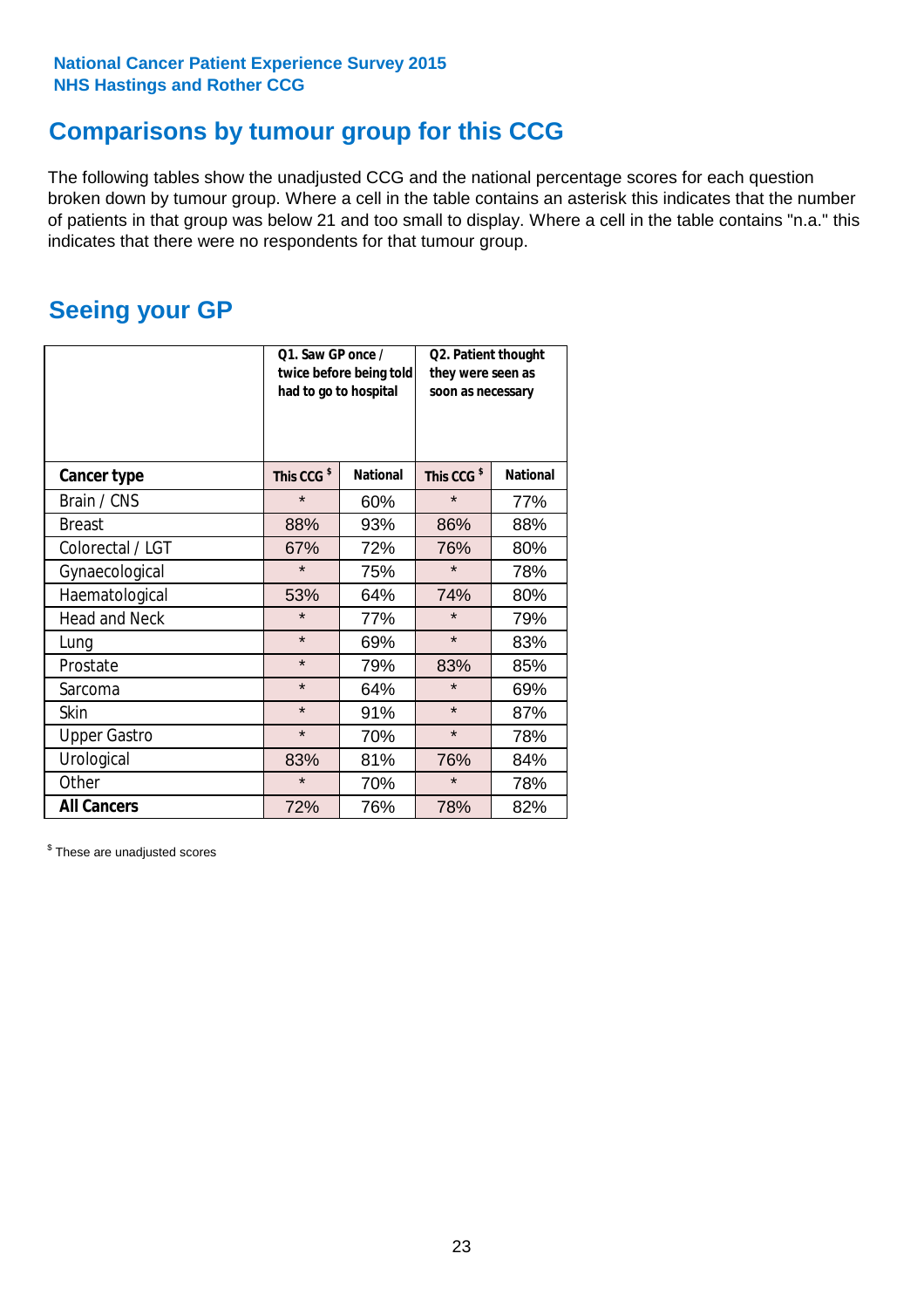# **Diagnostic tests**

|                      | be done was about<br>right | Q6. The length of time<br>waiting for the test to | Q7. Given complete<br>explanation of test<br>results in<br>understandable way |                 |  |
|----------------------|----------------------------|---------------------------------------------------|-------------------------------------------------------------------------------|-----------------|--|
| <b>Cancer type</b>   | This CCG <sup>\$</sup>     | <b>National</b>                                   | This CCG <sup>\$</sup>                                                        | <b>National</b> |  |
| Brain / CNS          | $\star$                    | 87%                                               | $\star$                                                                       | 69%             |  |
| <b>Breast</b>        | 82%                        | 90%                                               | 71%                                                                           | 82%             |  |
| Colorectal / LGT     | 77%                        | 86%                                               | 76%                                                                           | 81%             |  |
| Gynaecological       | $\star$                    | 84%                                               | $\star$                                                                       | 76%             |  |
| Haematological       | 85%                        | 87%                                               | 72%                                                                           | 76%             |  |
| <b>Head and Neck</b> | $\star$                    | 84%                                               | $\star$                                                                       | 77%             |  |
| Lung                 | $\star$                    | 87%                                               | $\star$                                                                       | 78%             |  |
| Prostate             | $\star$                    | 85%                                               | $\star$                                                                       | 79%             |  |
| Sarcoma              | $\star$                    | 81%                                               | $\star$                                                                       | 77%             |  |
| Skin                 | $\star$                    | 89%                                               | $\star$                                                                       | 85%             |  |
| <b>Upper Gastro</b>  | $\star$                    | 83%                                               | $\star$                                                                       | 77%             |  |
| Urological           | 92%                        | 85%                                               | 76%                                                                           | 78%             |  |
| Other                | $\star$<br>85%             |                                                   | $\star$                                                                       | 76%             |  |
| <b>All Cancers</b>   | 83%                        | 87%                                               | 72%                                                                           | 79%             |  |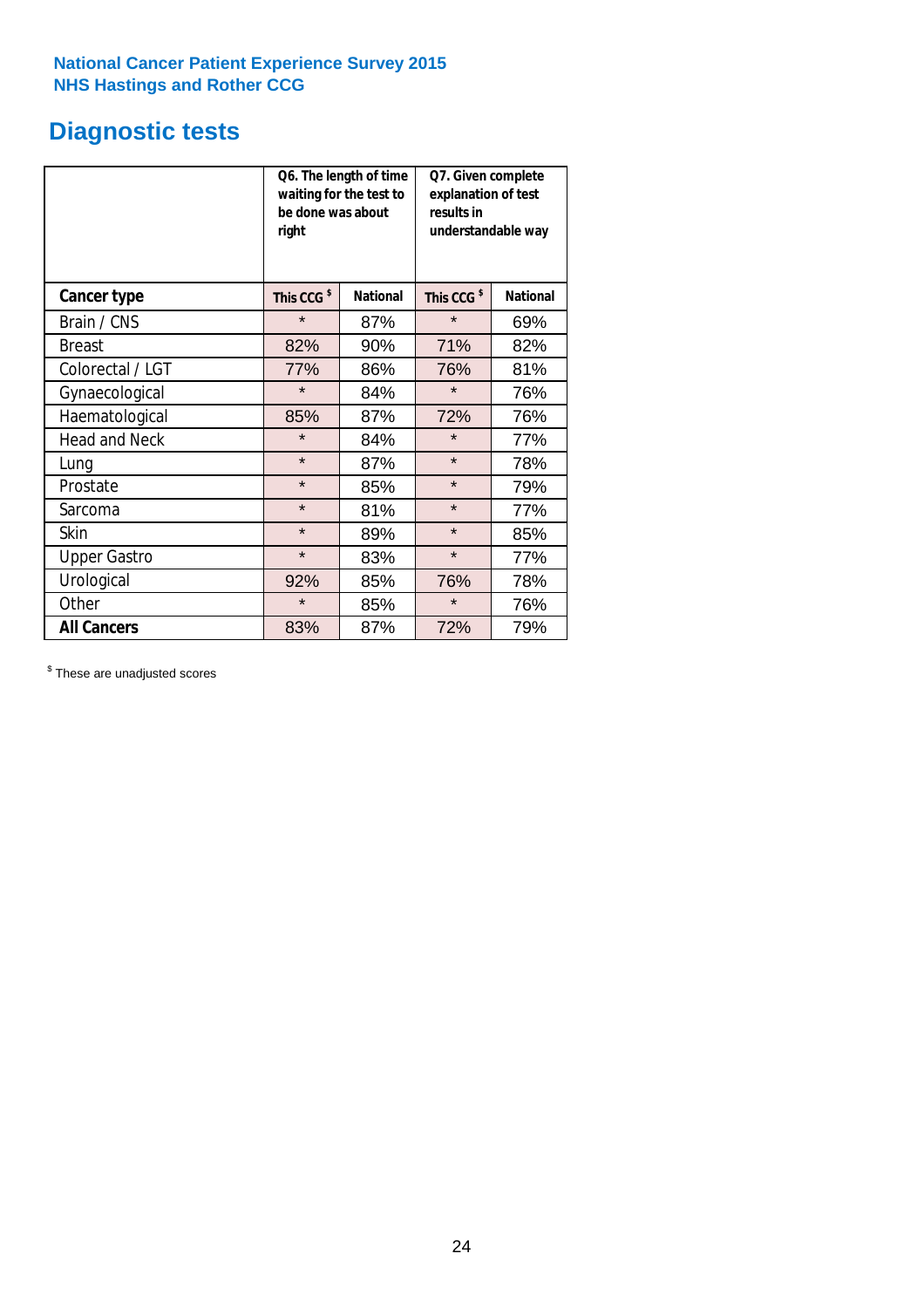# **Finding out what was wrong with you**

|                      | Q8. Patient told they<br>could bring a family<br>member or friend<br>when first told they<br>had cancer |                 | Q9. Patient felt they<br>were told sensitively<br>that they had cancer |                 | Q10. Patient<br>completely understood<br>the explanation of<br>what was wrong |                 | Q11. Patient given<br>easy to understand<br>written information<br>about the type of<br>cancer they had |                 |
|----------------------|---------------------------------------------------------------------------------------------------------|-----------------|------------------------------------------------------------------------|-----------------|-------------------------------------------------------------------------------|-----------------|---------------------------------------------------------------------------------------------------------|-----------------|
| Cancer type          | This CCG <sup>\$</sup>                                                                                  | <b>National</b> | This CCG <sup>\$</sup>                                                 | <b>National</b> | This CCG <sup>\$</sup>                                                        | <b>National</b> | This CCG <sup>\$</sup>                                                                                  | <b>National</b> |
| Brain / CNS          | n.a.                                                                                                    | 85%             | $\star$                                                                | 79%             | $\star$                                                                       | 60%             | $\star$                                                                                                 | 62%             |
| <b>Breast</b>        | 76%                                                                                                     | 83%             | 83%                                                                    | 88%             | 71%                                                                           | 78%             | 74%                                                                                                     | 76%             |
| Colorectal / LGT     | 82%                                                                                                     | 83%             | 76%                                                                    | 85%             | 80%                                                                           | 79%             | 67%                                                                                                     | 71%             |
| Gynaecological       | $\star$                                                                                                 | 75%             | $\star$                                                                | 83%             | $\star$                                                                       | 73%             | $\star$                                                                                                 | 69%             |
| Haematological       | 78%                                                                                                     | 75%             | 86%                                                                    | 83%             | 58%                                                                           | 60%             | 68%                                                                                                     | 74%             |
| <b>Head and Neck</b> | $\star$                                                                                                 | 73%             | $\star$                                                                | 85%             | $\star$                                                                       | 75%             | $\star$                                                                                                 | 61%             |
| Lung                 | $\star$                                                                                                 | 80%             | $\star$                                                                | 83%             | $\star$                                                                       | 75%             | $\star$                                                                                                 | 66%             |
| Prostate             | $\star$                                                                                                 | 80%             | 78%                                                                    | 84%             | 74%                                                                           | 78%             | 86%                                                                                                     | 80%             |
| Sarcoma              | $\star$                                                                                                 | 77%             | $\star$                                                                | 82%             | $\star$                                                                       | 63%             | $\star$                                                                                                 | 61%             |
| Skin                 | $\star$                                                                                                 | 71%             | $\star$                                                                | 90%             | $\star$                                                                       | 83%             | $\star$                                                                                                 | 84%             |
| <b>Upper Gastro</b>  | $\star$                                                                                                 | 79%             | $\star$                                                                | 79%             | $\star$                                                                       | 72%             | $\star$                                                                                                 | 64%             |
| Urological           | 88%                                                                                                     | 74%             | 93%                                                                    | 82%             | 71%                                                                           | 76%             | 96%                                                                                                     | 71%             |
| Other                | $\star$                                                                                                 | 77%             | $\star$                                                                | 82%             | $\star$                                                                       | 72%             | $\star$                                                                                                 | 61%             |
| <b>All Cancers</b>   | 78%                                                                                                     | 79%             | 82%                                                                    | 84%             | 69%                                                                           | 73%             | 72%                                                                                                     | 72%             |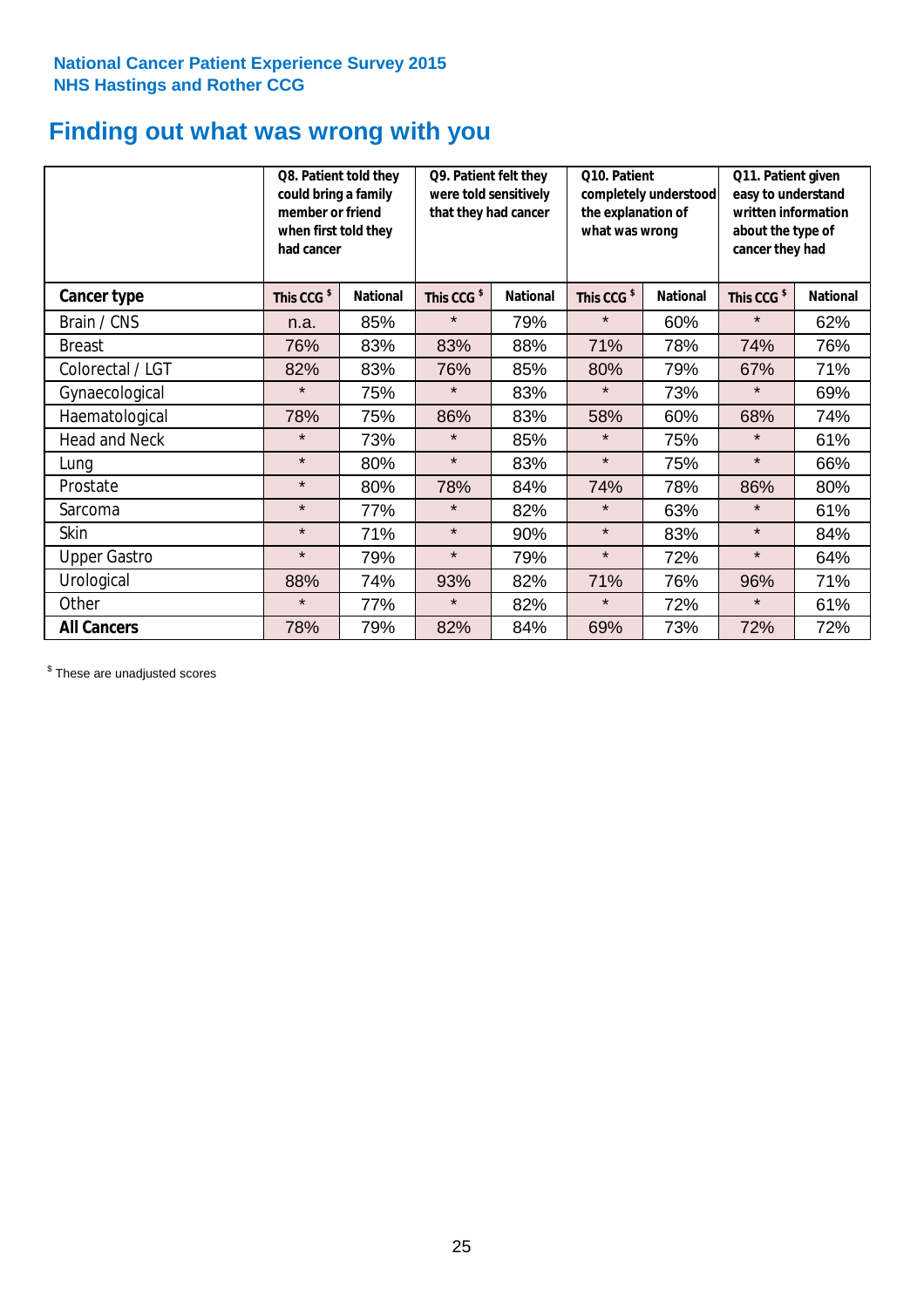# **Deciding the best treatment for you**

|                      | treatment options<br>were completely<br>explained | Q12. Patient felt that | Q13. Possible side<br>understandable way | effects explained in an | Q14. Patient given<br>practical advice and<br>support in dealing with<br>side effects of<br>treatment |                 |  |
|----------------------|---------------------------------------------------|------------------------|------------------------------------------|-------------------------|-------------------------------------------------------------------------------------------------------|-----------------|--|
| <b>Cancer type</b>   | This CCG <sup>\$</sup>                            | <b>National</b>        | This CCG <sup>\$</sup>                   | <b>National</b>         | This CCG <sup>\$</sup>                                                                                | <b>National</b> |  |
| Brain / CNS          | $\star$                                           | 80%                    | $\star$                                  | 71%                     | $\star$                                                                                               | 62%             |  |
| <b>Breast</b>        | 78%                                               | 84%                    | 74%                                      | 76%                     | 65%                                                                                                   | 69%             |  |
| Colorectal / LGT     | 84%                                               | 85%                    | 85%                                      | 75%                     | 71%                                                                                                   | 68%             |  |
| Gynaecological       | $\star$                                           | 84%                    | $\star$                                  | 76%                     | $\star$                                                                                               | 68%             |  |
| Haematological       | 79%                                               | 81%                    | 62%                                      | 69%                     | 57%                                                                                                   | 65%             |  |
| <b>Head and Neck</b> | $\star$                                           | 85%                    | $\star$                                  | 72%                     | $\star$                                                                                               | 67%             |  |
| Lung                 | $\star$                                           | 84%                    | $\star$                                  | 74%                     | $\star$                                                                                               | 69%             |  |
| Prostate             | 76%                                               | 80%                    | 74%                                      | 71%                     | 64%                                                                                                   | 61%             |  |
| Sarcoma              | $\star$                                           | 82%                    | $\star$                                  | 75%                     | $\star$                                                                                               | 66%             |  |
| Skin                 | $\star$                                           | 88%                    | $\star$                                  | 75%                     | $\star$                                                                                               | 74%             |  |
| <b>Upper Gastro</b>  | $\star$                                           | 83%                    | $\star$                                  | 72%                     | $\star$                                                                                               | 66%             |  |
| Urological           | 88%                                               | 80%                    | 73%                                      | 69%                     | 58%                                                                                                   | 61%             |  |
| Other                | $\star$                                           | 80%                    | $\star$                                  | 72%                     | $\star$                                                                                               | 64%             |  |
| <b>All Cancers</b>   | 79%                                               | 83%                    | 72%                                      | 73%                     | 62%                                                                                                   | 66%             |  |

|                      | in the future          | Q15. Patient definitely<br>told about side effects<br>that could affect them | Q16. Patient definitely<br>involved in decisions<br>about care and<br>treatment |                 |  |
|----------------------|------------------------|------------------------------------------------------------------------------|---------------------------------------------------------------------------------|-----------------|--|
| <b>Cancer type</b>   | This CCG <sup>\$</sup> | <b>National</b>                                                              | This CCG <sup>\$</sup>                                                          | <b>National</b> |  |
| Brain / CNS          | $\star$                | 56%                                                                          | $\star$                                                                         | 74%             |  |
| <b>Breast</b>        | 55%                    | 55%                                                                          | 81%                                                                             | 79%             |  |
| Colorectal / LGT     | 59%                    | 56%                                                                          | 79%                                                                             | 79%             |  |
| Gynaecological       | $\star$                | 54%                                                                          | $\star$                                                                         | 76%             |  |
| Haematological       | 50%<br>45%             |                                                                              | 77%                                                                             | 77%             |  |
| <b>Head and Neck</b> | $\star$                | 58%                                                                          | $\star$                                                                         | 76%             |  |
| Lung                 | $\star$                | 54%                                                                          | $\star$                                                                         | 78%             |  |
| Prostate             | 64%                    | 63%                                                                          | 78%                                                                             | 79%             |  |
| Sarcoma              | $\star$                | 54%                                                                          | $\star$                                                                         | 77%             |  |
| Skin                 | $\star$                | 66%                                                                          | $\star$                                                                         | 86%             |  |
| <b>Upper Gastro</b>  | $\star$                | 53%                                                                          | $\star$                                                                         | 77%             |  |
| Urological           | 50%                    | 52%                                                                          | 70%                                                                             | 75%             |  |
| Other                | $\star$                | 51%                                                                          | $\star$                                                                         | 75%             |  |
| <b>All Cancers</b>   | 51%                    | 54%                                                                          | 78%                                                                             | 78%             |  |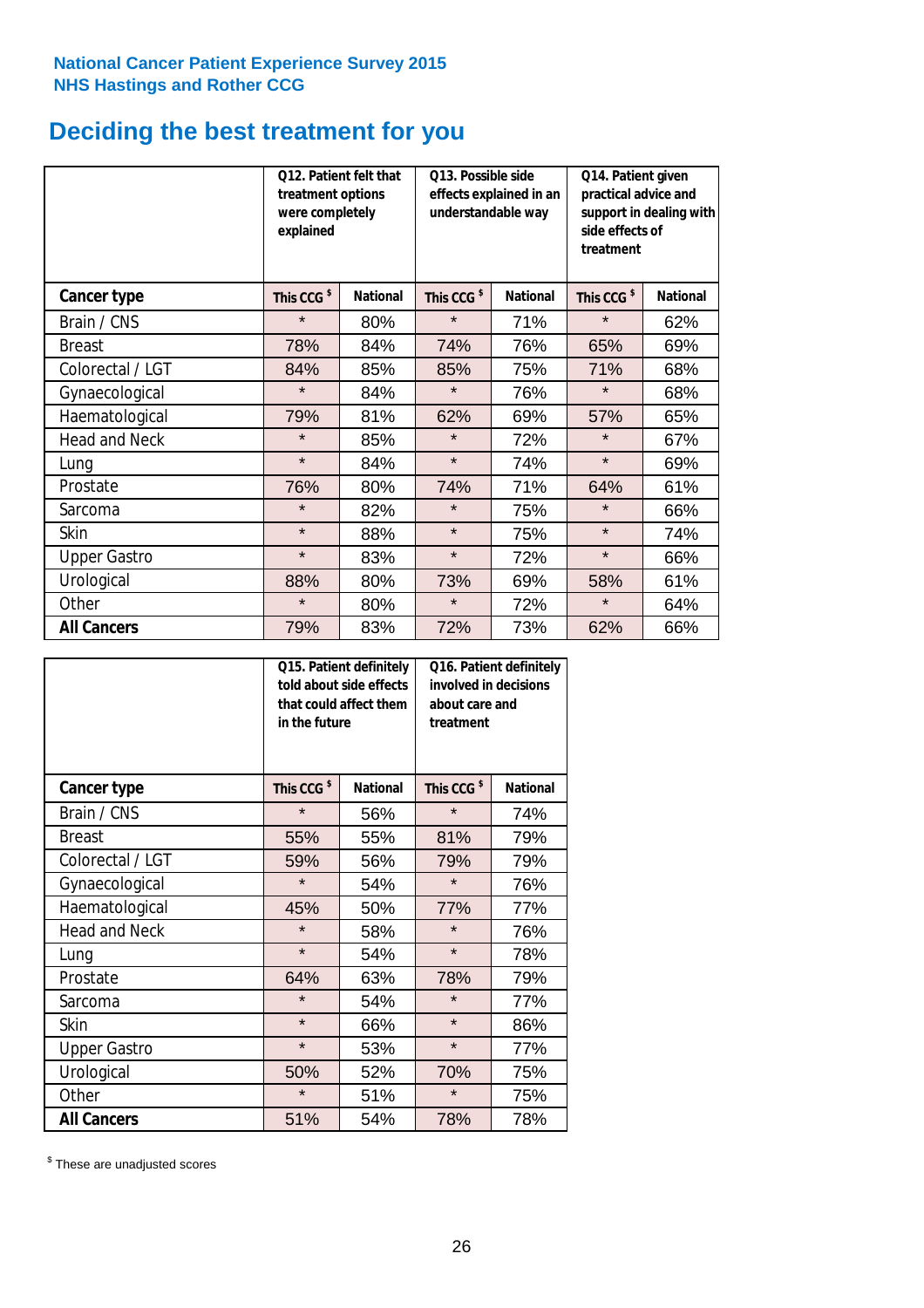# **Clinical Nurse Specialist**

|                      | would support them<br>through their<br>treatment | Q17. Patient given the<br>name of the CNS who | Q18. Patient found it<br>easy to contact their<br><b>CNS</b> |                 | <b>Q19. Get</b><br>understandable<br>answers to important<br>questions all or most<br>of the time |                 |  |
|----------------------|--------------------------------------------------|-----------------------------------------------|--------------------------------------------------------------|-----------------|---------------------------------------------------------------------------------------------------|-----------------|--|
| <b>Cancer type</b>   | This CCG <sup>\$</sup>                           | <b>National</b>                               | This CCG <sup>\$</sup>                                       | <b>National</b> | This CCG <sup>\$</sup>                                                                            | <b>National</b> |  |
| Brain / CNS          | $\star$                                          | 95%                                           | $\star$                                                      | 84%             | $\star$                                                                                           | 85%             |  |
| <b>Breast</b>        | 95%                                              | 94%                                           | 77%                                                          | 85%             | 86%                                                                                               | 88%             |  |
| Colorectal / LGT     | 84%                                              | 91%                                           | 81%                                                          | 88%             | 83%                                                                                               | 90%             |  |
| Gynaecological       | $\star$                                          | 93%                                           | $\star$                                                      | 86%             | $\star$                                                                                           | 87%             |  |
| Haematological       | 88%                                              | 89%                                           | 92%                                                          | 89%             | 90%                                                                                               | 90%             |  |
| <b>Head and Neck</b> | $\star$                                          | 88%                                           | $\star$                                                      | 86%             | $\star$                                                                                           | 88%             |  |
| Lung                 | $\star$                                          | 93%                                           | $\star$                                                      | 89%             | $\star$                                                                                           | 89%             |  |
| Prostate             | 91%                                              | 89%                                           | $\star$                                                      | 83%             | $\star$                                                                                           | 88%             |  |
| Sarcoma              | $\star$                                          | 87%                                           | $\star$                                                      | 86%             | $\star$                                                                                           | 88%             |  |
| Skin                 | $\star$                                          | 88%                                           | $\star$                                                      | 90%             | $\star$                                                                                           | 92%             |  |
| <b>Upper Gastro</b>  | $\star$                                          | 92%                                           | $\star$                                                      | 87%             | $\star$                                                                                           | 88%             |  |
| Urological           | 97%                                              | 80%                                           | 76%                                                          | 85%             | $\star$                                                                                           | 88%             |  |
| Other                | $\star$                                          | 86%                                           | $\star$                                                      | 86%             | $\star$                                                                                           | 87%             |  |
| <b>All Cancers</b>   | 90%                                              | 90%                                           | 83%                                                          | 87%             | 88%                                                                                               | 88%             |  |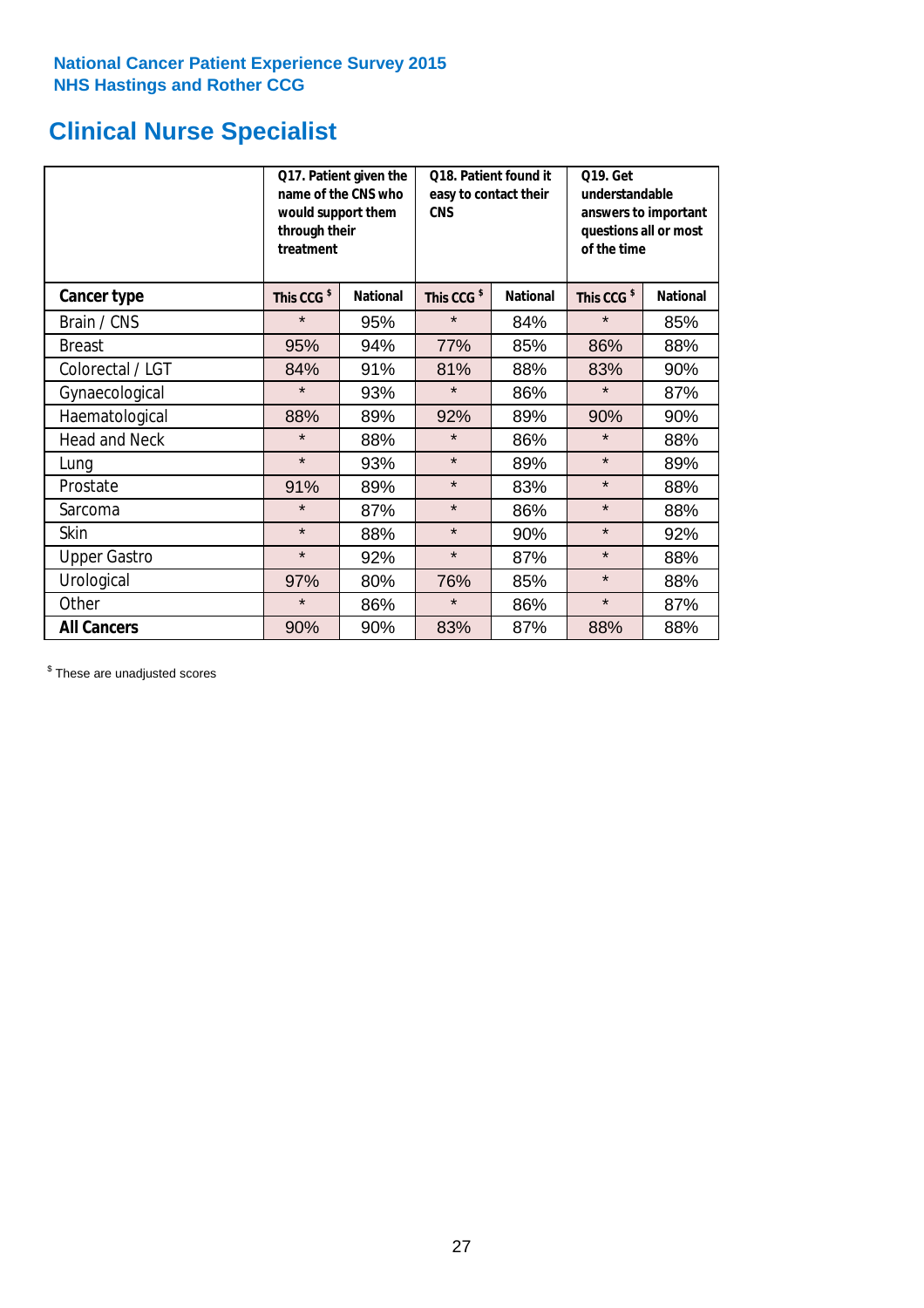# **Support for people with cancer**

|                      |                        | Q20. Hospital staff<br>gave information<br>about support groups |                        | Q21. Hospital staff<br>gave information<br>about impact cancer<br>could have on day to<br>day activities |                        | Q22. Hospital staff<br>gave information on<br>getting financial help |                        | Q23. Hospital staff told<br>patient they could get<br>free prescriptions |  |
|----------------------|------------------------|-----------------------------------------------------------------|------------------------|----------------------------------------------------------------------------------------------------------|------------------------|----------------------------------------------------------------------|------------------------|--------------------------------------------------------------------------|--|
| <b>Cancer type</b>   | This CCG <sup>\$</sup> | <b>National</b>                                                 | This CCG <sup>\$</sup> | <b>National</b>                                                                                          | This CCG <sup>\$</sup> | <b>National</b>                                                      | This CCG <sup>\$</sup> | <b>National</b>                                                          |  |
| Brain / CNS          | n.a.                   | 85%                                                             | n.a.                   | 80%                                                                                                      | n.a.                   | 72%                                                                  | n.a.                   | 79%                                                                      |  |
| <b>Breast</b>        | 77%                    | 88%                                                             | 79%                    | 85%                                                                                                      | 53%                    | 60%                                                                  | 61%                    | 80%                                                                      |  |
| Colorectal / LGT     | 64%                    | 82%                                                             | 86%                    | 82%                                                                                                      | $\star$                | 52%                                                                  | $\star$                | 83%                                                                      |  |
| Gynaecological       | $\star$                | 83%                                                             | $\star$                | 81%                                                                                                      | $\star$                | 58%                                                                  | $\star$                | 76%                                                                      |  |
| Haematological       | 68%                    | 82%                                                             | 69%                    | 82%                                                                                                      | 40%                    | 56%                                                                  | 87%                    | 86%                                                                      |  |
| <b>Head and Neck</b> | $\star$                | 83%                                                             | $\star$                | 80%                                                                                                      | $\star$                | 55%                                                                  | $\star$                | 80%                                                                      |  |
| Lung                 | $\star$                | 82%                                                             | $\star$                | 80%                                                                                                      | $\star$                | 68%                                                                  | $\star$                | 85%                                                                      |  |
| Prostate             | $\star$                | 85%                                                             | $\star$                | 81%                                                                                                      | $\star$                | 41%                                                                  | $\star$                | 76%                                                                      |  |
| Sarcoma              | $\star$                | 82%                                                             | $\star$                | 80%                                                                                                      | $\star$                | 57%                                                                  | $\star$                | 75%                                                                      |  |
| Skin                 | $\star$                | 85%                                                             | n.a.                   | 85%                                                                                                      | n.a.                   | 51%                                                                  | $\star$                | 65%                                                                      |  |
| <b>Upper Gastro</b>  | $\star$                | 82%                                                             | $\star$                | 78%                                                                                                      | $\star$                | 57%                                                                  | $\star$                | 83%                                                                      |  |
| Urological           | $\star$                | 71%                                                             | $\star$                | 70%                                                                                                      | $\star$                | 33%                                                                  | $\star$                | 69%                                                                      |  |
| Other                | $\star$                | 80%                                                             | $\star$                | 77%                                                                                                      | $\star$                | 53%                                                                  | $\star$                | 79%                                                                      |  |
| <b>All Cancers</b>   | 73%                    | 83%                                                             | 80%                    | 81%                                                                                                      | 47%                    | 55%                                                                  | 75%                    | 80%                                                                      |  |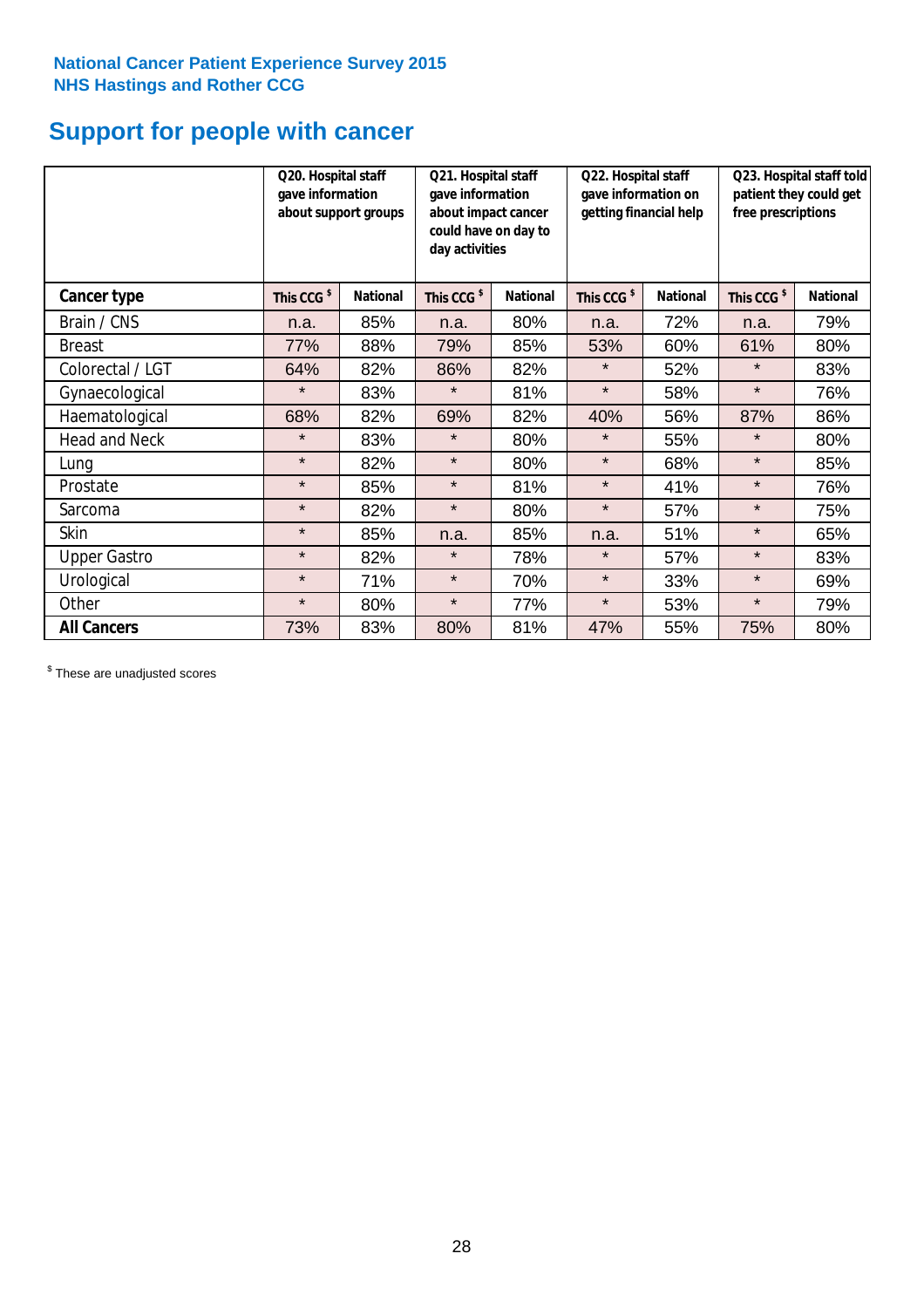# **Operations**

|                      | Q26. Staff explained<br>how operation had<br>gone in<br>understandable way |                 |  |  |
|----------------------|----------------------------------------------------------------------------|-----------------|--|--|
| <b>Cancer type</b>   | This CCG <sup>\$</sup>                                                     | <b>National</b> |  |  |
| Brain / CNS          | $\star$                                                                    | 75%             |  |  |
| <b>Breast</b>        | 82%                                                                        | 77%             |  |  |
| Colorectal / LGT     | 82%                                                                        | 81%             |  |  |
| Gynaecological       | $\star$                                                                    | 79%             |  |  |
| Haematological       | $\star$                                                                    | 75%             |  |  |
| <b>Head and Neck</b> | $\star$                                                                    | 77%             |  |  |
| Lung                 | $\star$                                                                    | 76%             |  |  |
| Prostate             | $\star$                                                                    | 76%             |  |  |
| Sarcoma              | $\star$                                                                    | 80%             |  |  |
| Skin                 | $\star$                                                                    | 84%             |  |  |
| <b>Upper Gastro</b>  | $\star$                                                                    | 81%             |  |  |
| Urological           | 82%                                                                        | 74%             |  |  |
| Other                | $\star$                                                                    | 78%             |  |  |
| <b>All Cancers</b>   | 79%                                                                        | 78%             |  |  |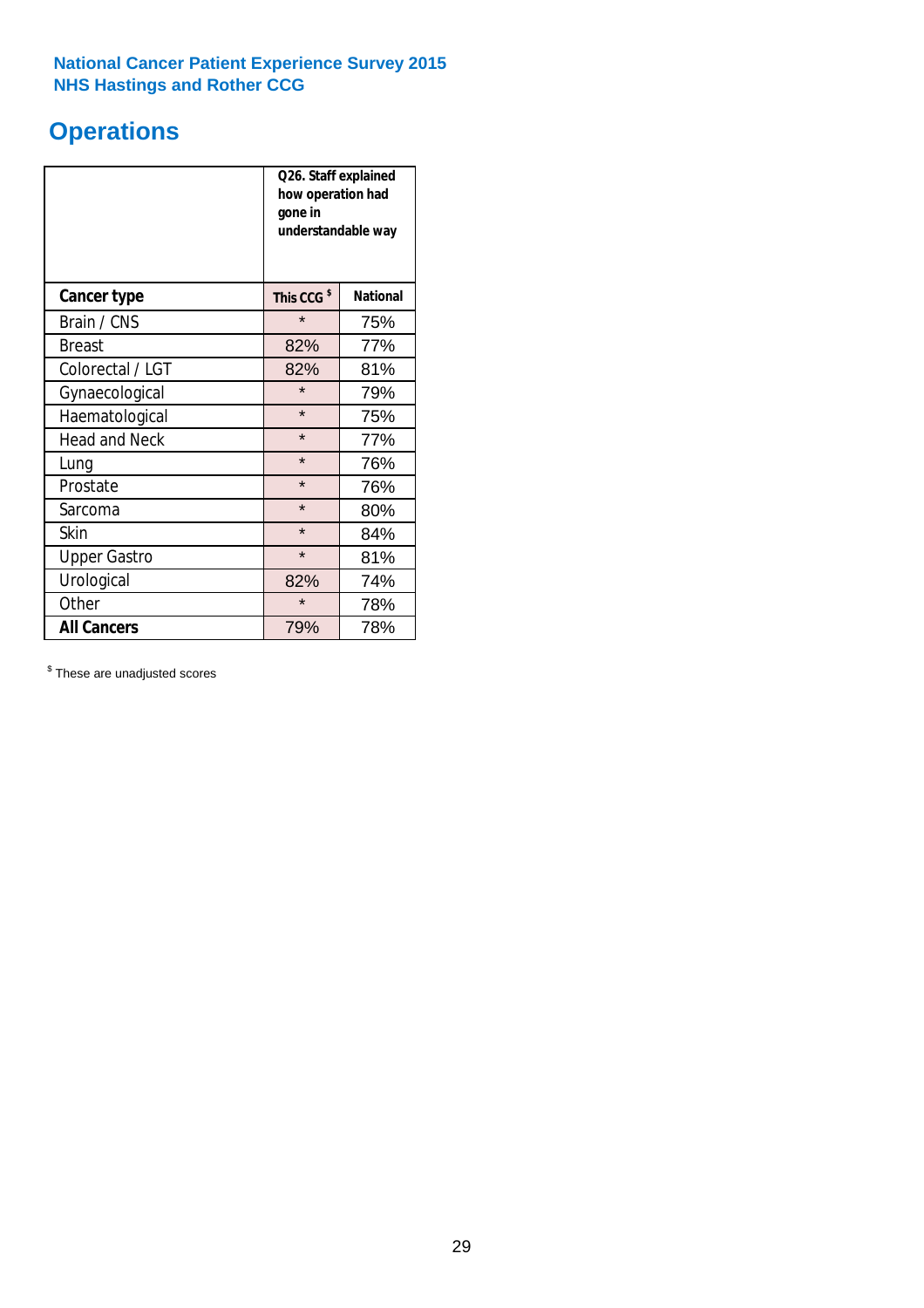# **Hospital care as an inpatient (Part 1 of 2)**

|                      |                        | Q28. Groups of doctors<br>Q29. Patient had<br>or nurses did not talk<br>confidence and trust in<br>in front of patient as if<br>all doctors treating<br>they were not there<br>them |                        | Q30. Patient's family<br>or someone close<br>definitely had<br>opportunity to talk to<br>doctor |                        | Q31. Patient had<br>confidence and trust in I<br>all ward nurses |                        |                 |
|----------------------|------------------------|-------------------------------------------------------------------------------------------------------------------------------------------------------------------------------------|------------------------|-------------------------------------------------------------------------------------------------|------------------------|------------------------------------------------------------------|------------------------|-----------------|
| Cancer type          | This CCG <sup>\$</sup> | <b>National</b>                                                                                                                                                                     | This CCG <sup>\$</sup> | <b>National</b>                                                                                 | This CCG <sup>\$</sup> | <b>National</b>                                                  | This CCG <sup>\$</sup> | <b>National</b> |
| Brain / CNS          | $\star$                | 68%                                                                                                                                                                                 | $\star$                | 78%                                                                                             | $\star$                | 65%                                                              | $\star$                | 67%             |
| <b>Breast</b>        | 82%                    | 89%                                                                                                                                                                                 | 79%                    | 86%                                                                                             | 70%                    | 73%                                                              | 67%                    | 74%             |
| Colorectal / LGT     | 76%                    | 75%                                                                                                                                                                                 | 87%                    | 85%                                                                                             | 77%                    | 72%                                                              | 61%                    | 68%             |
| Gynaecological       | $\star$                | 84%                                                                                                                                                                                 | $\star$                | 86%                                                                                             | $\star$                | 71%                                                              | $\star$                | 69%             |
| Haematological       | 67%                    | 80%                                                                                                                                                                                 | 67%                    | 81%                                                                                             | 63%                    | 75%                                                              | 59%                    | 73%             |
| <b>Head and Neck</b> | $\star$                | 79%                                                                                                                                                                                 | $\star$                | 85%                                                                                             | $\star$                | 73%                                                              | $\star$                | 72%             |
| Lung                 | $\star$                | 75%                                                                                                                                                                                 | $\star$                | 82%                                                                                             | $\star$                | 71%                                                              | $\star$                | 73%             |
| Prostate             | $\star$                | 84%                                                                                                                                                                                 | $\star$                | 87%                                                                                             | $\star$                | 72%                                                              | $\star$                | 75%             |
| Sarcoma              | $\star$                | 82%                                                                                                                                                                                 | $\star$                | 85%                                                                                             | n.a.                   | 75%                                                              | $\star$                | 70%             |
| Skin                 | $\star$                | 85%                                                                                                                                                                                 | $\star$                | 90%                                                                                             | $\star$                | 79%                                                              | $\star$                | 84%             |
| <b>Upper Gastro</b>  | $\star$                | 75%                                                                                                                                                                                 | $\star$                | 83%                                                                                             | $\star$                | 72%                                                              | $\star$                | 70%             |
| Urological           | 85%                    | 80%                                                                                                                                                                                 | 77%                    | 84%                                                                                             | 65%                    | 67%                                                              | 73%                    | 75%             |
| Other                | $\star$                | 79%                                                                                                                                                                                 | $\star$                | 79%                                                                                             | $\star$                | 70%                                                              | $\star$                | 69%             |
| <b>All Cancers</b>   | 80%                    | 81%                                                                                                                                                                                 | 81%                    | 84%                                                                                             | 69%                    | 72%                                                              | 67%                    | 72%             |

|                      | Q32. Always / nearly<br>always enough nurses<br>on duty |                 | Q33. All staff asked<br>patient what name<br>they preferred to be<br>called by |                 | Q34. Always given<br>enough privacy when<br>discussing condition or<br>treatment |                 | Q35. Patient was able<br>to discuss worries or<br>fears with staff during<br>visit |                 |
|----------------------|---------------------------------------------------------|-----------------|--------------------------------------------------------------------------------|-----------------|----------------------------------------------------------------------------------|-----------------|------------------------------------------------------------------------------------|-----------------|
| <b>Cancer type</b>   | This CCG <sup>\$</sup>                                  | <b>National</b> | This CCG <sup>\$</sup>                                                         | <b>National</b> | This CCG <sup>\$</sup>                                                           | <b>National</b> | This CCG <sup>\$</sup>                                                             | <b>National</b> |
| Brain / CNS          | $\star$                                                 | 64%             | $\star$                                                                        | 69%             | $\star$                                                                          | 80%             | $\star$                                                                            | 44%             |
| <b>Breast</b>        | 61%                                                     | 69%             | 75%                                                                            | 60%             | 82%                                                                              | 86%             | 46%                                                                                | 53%             |
| Colorectal / LGT     | 51%                                                     | 61%             | 76%                                                                            | 70%             | 74%                                                                              | 84%             | 50%                                                                                | 54%             |
| Gynaecological       | $\star$                                                 | 65%             | $\star$                                                                        | 63%             | $\star$                                                                          | 82%             | $\star$                                                                            | 50%             |
| Haematological       | 44%                                                     | 63%             | 59%                                                                            | 67%             | 78%                                                                              | 86%             | 45%                                                                                | 55%             |
| <b>Head and Neck</b> | $\star$                                                 | 67%             | $\star$                                                                        | 66%             | $\star$                                                                          | 85%             | $\star$                                                                            | 50%             |
| Lung                 | $\star$                                                 | 68%             | $\star$                                                                        | 71%             | $\star$                                                                          | 84%             | $\star$                                                                            | 49%             |
| Prostate             | $\star$                                                 | 71%             | $\star$                                                                        | 67%             | $\star$                                                                          | 87%             | $\star$                                                                            | 52%             |
| Sarcoma              | $\star$                                                 | 68%             | $\star$                                                                        | 71%             | $\star$                                                                          | 87%             | n.a.                                                                               | 52%             |
| Skin                 | $\star$                                                 | 81%             | $\star$                                                                        | 67%             | $\star$                                                                          | 89%             | $\star$                                                                            | 61%             |
| <b>Upper Gastro</b>  | $\star$                                                 | 62%             | $\star$                                                                        | 75%             | $\star$                                                                          | 83%             | $\star$                                                                            | 53%             |
| Urological           | 73%                                                     | 68%             | 81%                                                                            | 71%             | 88%                                                                              | 84%             | $\star$                                                                            | 46%             |
| Other                | $\star$                                                 | 62%             | $\star$                                                                        | 66%             | $\star$                                                                          | 82%             | $\star$                                                                            | 48%             |
| <b>All Cancers</b>   | 61%                                                     | 66%             | 74%                                                                            | 67%             | 78%                                                                              | 85%             | 45%                                                                                | 52%             |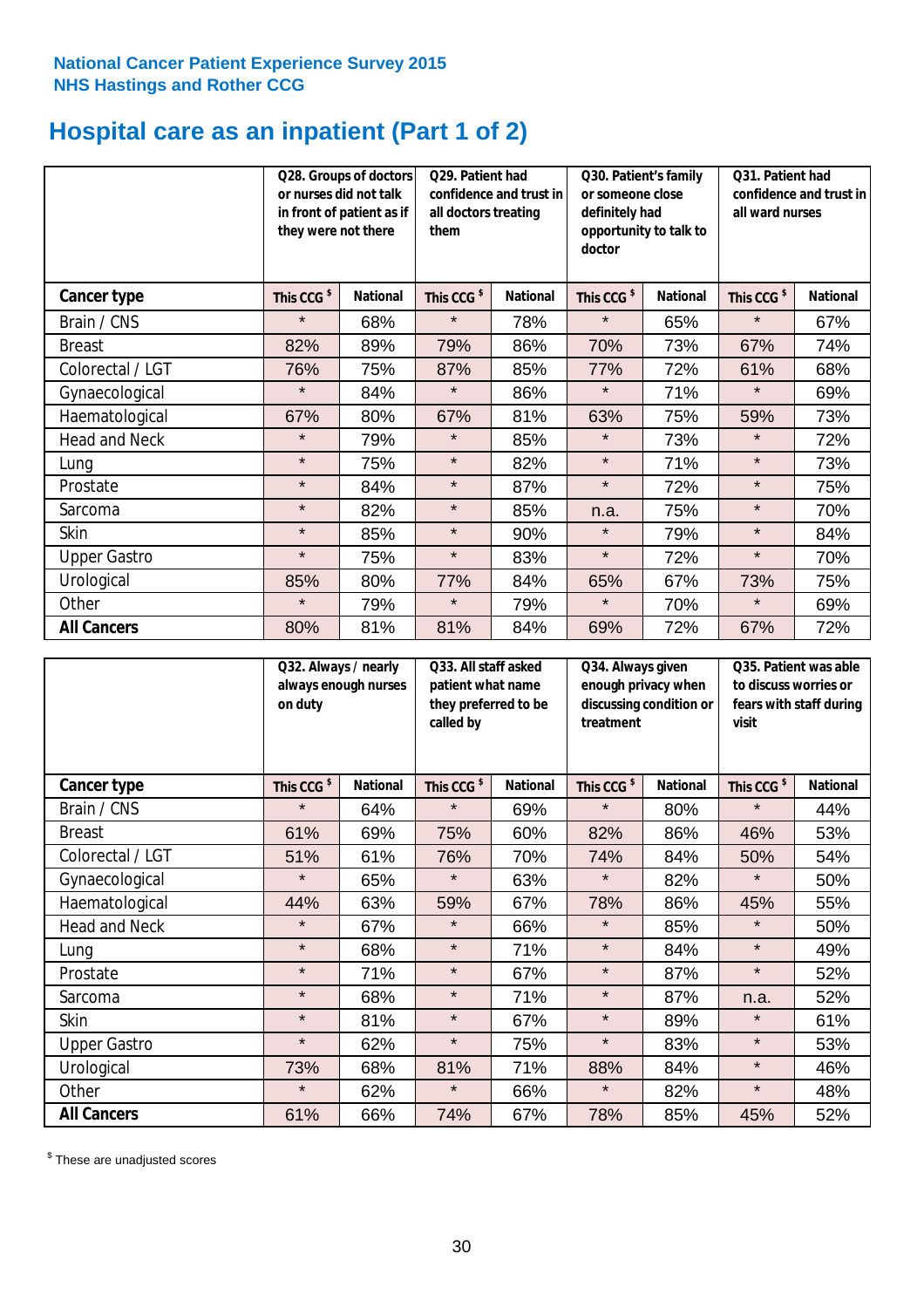# **Hospital care as an inpatient (Part 2 of 2)**

|                      | Q36. Hospital staff<br>definitely did<br>everything to help<br>control pain |                 | Q37. Always treated<br>with respect and<br>dignity by staff |                 | Q38. Given clear<br>written information<br>about what should /<br>should not do post<br>discharge |                 | Q39. Staff told patient<br>who to contact if<br>worried post discharge |                 |
|----------------------|-----------------------------------------------------------------------------|-----------------|-------------------------------------------------------------|-----------------|---------------------------------------------------------------------------------------------------|-----------------|------------------------------------------------------------------------|-----------------|
| Cancer type          | This CCG <sup>\$</sup>                                                      | <b>National</b> | This CCG <sup>\$</sup>                                      | <b>National</b> | This CCG <sup>\$</sup>                                                                            | <b>National</b> | This CCG <sup>\$</sup>                                                 | <b>National</b> |
| Brain / CNS          | $\star$                                                                     | 82%             | $\star$                                                     | 84%             | $\star$                                                                                           | 79%             | $\star$                                                                | 91%             |
| <b>Breast</b>        | 80%                                                                         | 86%             | 87%                                                         | 88%             | 86%                                                                                               | 90%             | 98%                                                                    | 95%             |
| Colorectal / LGT     | 91%                                                                         | 84%             | 82%                                                         | 86%             | 89%                                                                                               | 83%             | 95%                                                                    | 94%             |
| Gynaecological       | $\star$                                                                     | 83%             | $\star$                                                     | 85%             | $\star$                                                                                           | 86%             | $\star$                                                                | 93%             |
| Haematological       | 83%                                                                         | 84%             | 85%                                                         | 89%             | 76%                                                                                               | 79%             | 93%                                                                    | 95%             |
| <b>Head and Neck</b> | $\star$                                                                     | 84%             | $\star$                                                     | 88%             | $\star$                                                                                           | 86%             | $\star$                                                                | 92%             |
| Lung                 | $\star$                                                                     | 83%             | $\star$                                                     | 87%             | $\star$                                                                                           | 81%             | $\star$                                                                | 92%             |
| Prostate             | $\star$                                                                     | 85%             | $\star$                                                     | 91%             | $\star$                                                                                           | 87%             | $\star$                                                                | 94%             |
| Sarcoma              | $\star$                                                                     | 86%             | $\star$                                                     | 91%             | n.a.                                                                                              | 83%             | n.a.                                                                   | 94%             |
| Skin                 | $\star$                                                                     | 88%             | $\star$                                                     | 93%             | $\star$                                                                                           | 91%             | $\star$                                                                | 97%             |
| <b>Upper Gastro</b>  | $\star$                                                                     | 83%             | $\star$                                                     | 86%             | $\star$                                                                                           | 79%             | $\star$                                                                | 93%             |
| Urological           | 83%                                                                         | 80%             | 88%                                                         | 88%             | 91%                                                                                               | 83%             | 92%                                                                    | 90%             |
| Other                | $\star$                                                                     | 82%             | $\star$                                                     | 85%             | $\star$                                                                                           | 80%             | $\star$                                                                | 92%             |
| <b>All Cancers</b>   | 85%                                                                         | 84%             | 84%                                                         | 87%             | 83%                                                                                               | 84%             | 96%                                                                    | 94%             |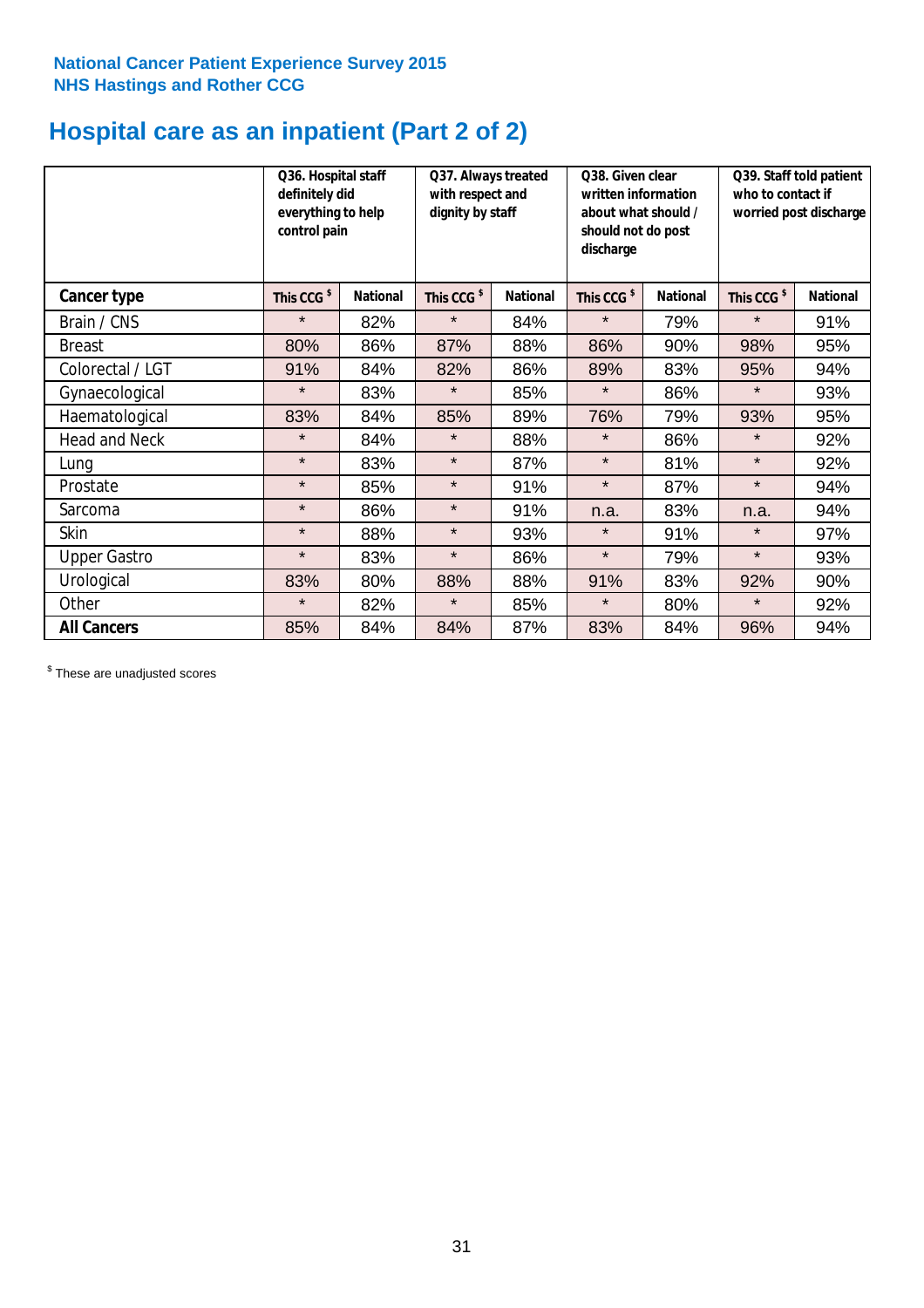# **Hospital care as a day patient / outpatient**

|                      | to discuss worries or<br>visit | Q41. Patient was able<br>fears with staff during | Q42. Doctor had the<br>right notes and other<br>documentation with<br>them |                 | Q44. Beforehand<br>patient had all<br>information needed<br>about radiotherapy<br>treatment |                 | Q45. Patient given<br>understandable<br>information about<br>whether radiotherapy<br>was working |                 |
|----------------------|--------------------------------|--------------------------------------------------|----------------------------------------------------------------------------|-----------------|---------------------------------------------------------------------------------------------|-----------------|--------------------------------------------------------------------------------------------------|-----------------|
| Cancer type          | This CCG <sup>\$</sup>         | <b>National</b>                                  | This CCG <sup>\$</sup>                                                     | <b>National</b> | This CCG <sup>\$</sup>                                                                      | <b>National</b> | This CCG <sup>\$</sup>                                                                           | <b>National</b> |
| Brain / CNS          | $\star$                        | 65%                                              | $\star$                                                                    | 94%             | n.a.                                                                                        | 85%             | n.a.                                                                                             | 52%             |
| <b>Breast</b>        | 74%                            | 70%                                              | 89%                                                                        | 95%             | 87%                                                                                         | 87%             | 52%                                                                                              | 60%             |
| Colorectal / LGT     | 84%                            | 73%                                              | 90%                                                                        | 95%             | $\star$                                                                                     | 85%             | $\star$                                                                                          | 55%             |
| Gynaecological       | $\star$                        | 70%                                              | $\star$                                                                    | 96%             | $\star$                                                                                     | 85%             | $\star$                                                                                          | 64%             |
| Haematological       | 68%                            | 74%                                              | 96%                                                                        | 97%             | $\star$                                                                                     | 82%             | $\star$                                                                                          | 64%             |
| <b>Head and Neck</b> | $\star$                        | 69%                                              | $\star$                                                                    | 95%             | $\star$                                                                                     | 86%             | $\star$                                                                                          | 60%             |
| Lung                 | $\star$                        | 69%                                              | $\star$                                                                    | 96%             | $\star$                                                                                     | 86%             | $\star$                                                                                          | 59%             |
| Prostate             | $\star$                        | 69%                                              | $\star$                                                                    | 95%             | $\star$                                                                                     | 88%             | $\star$                                                                                          | 61%             |
| Sarcoma              | $\star$                        | 68%                                              | $\star$                                                                    | 97%             | $\star$                                                                                     | 88%             | n.a.                                                                                             | 63%             |
| Skin                 | $\star$                        | 73%                                              | $\star$                                                                    | 96%             | n.a.                                                                                        | 81%             | n.a.                                                                                             | 63%             |
| <b>Upper Gastro</b>  | $\star$                        | 68%                                              | $\star$                                                                    | 95%             | $\star$                                                                                     | 85%             | $\star$                                                                                          | 57%             |
| Urological           | $\star$                        | 65%                                              | 95%                                                                        | 95%             | $\star$                                                                                     | 81%             | $\star$                                                                                          | 53%             |
| Other                | $\star$                        | 67%                                              | $\star$                                                                    | 95%             | $\star$                                                                                     | 83%             | $\star$                                                                                          | 59%             |
| <b>All Cancers</b>   | 72%                            | 70%                                              | 93%                                                                        | 96%             | 90%                                                                                         | 86%             | 51%                                                                                              | 60%             |

|                      | O47. Beforehand<br>patient had all<br>information needed<br>about chemotherapy<br>treatment |                 | Q48. Patient given<br>understandable<br>information about<br>whether<br>chemotherapy was<br>working |                 |  |
|----------------------|---------------------------------------------------------------------------------------------|-----------------|-----------------------------------------------------------------------------------------------------|-----------------|--|
| <b>Cancer type</b>   | This CCG <sup>\$</sup>                                                                      | <b>National</b> | This CCG <sup>\$</sup>                                                                              | <b>National</b> |  |
| Brain / CNS          | $\star$                                                                                     | 82%             | $\star$                                                                                             | 57%             |  |
| <b>Breast</b>        | 76%                                                                                         | 83%             | 59%                                                                                                 | 62%             |  |
| Colorectal / LGT     | 86%                                                                                         | 86%             | 54%                                                                                                 | 65%             |  |
| Gynaecological       | $\star$                                                                                     | 86%             | $\star$                                                                                             | 68%             |  |
| Haematological       | 79%                                                                                         | 85%             | 78%                                                                                                 | 75%             |  |
| <b>Head and Neck</b> | $\star$                                                                                     | 80%             | $\star$                                                                                             | 52%             |  |
| Lung                 | $\star$                                                                                     | 85%             | $\star$                                                                                             | 68%             |  |
| Prostate             | $\star$                                                                                     | 83%             | $\star$                                                                                             | 69%             |  |
| Sarcoma              | $\star$                                                                                     | 82%             | $\star$                                                                                             | 70%             |  |
| Skin                 | $\star$                                                                                     | 92%             | n.a.                                                                                                | 80%             |  |
| <b>Upper Gastro</b>  | $\star$                                                                                     | 83%             | $\star$                                                                                             | 64%             |  |
| Urological           | $\star$                                                                                     | 83%             | $\star$                                                                                             | 66%             |  |
| Other                | $\star$                                                                                     | 85%             | $\star$                                                                                             | 70%             |  |
| <b>All Cancers</b>   | 80%                                                                                         | 84%             | 65%                                                                                                 | 68%             |  |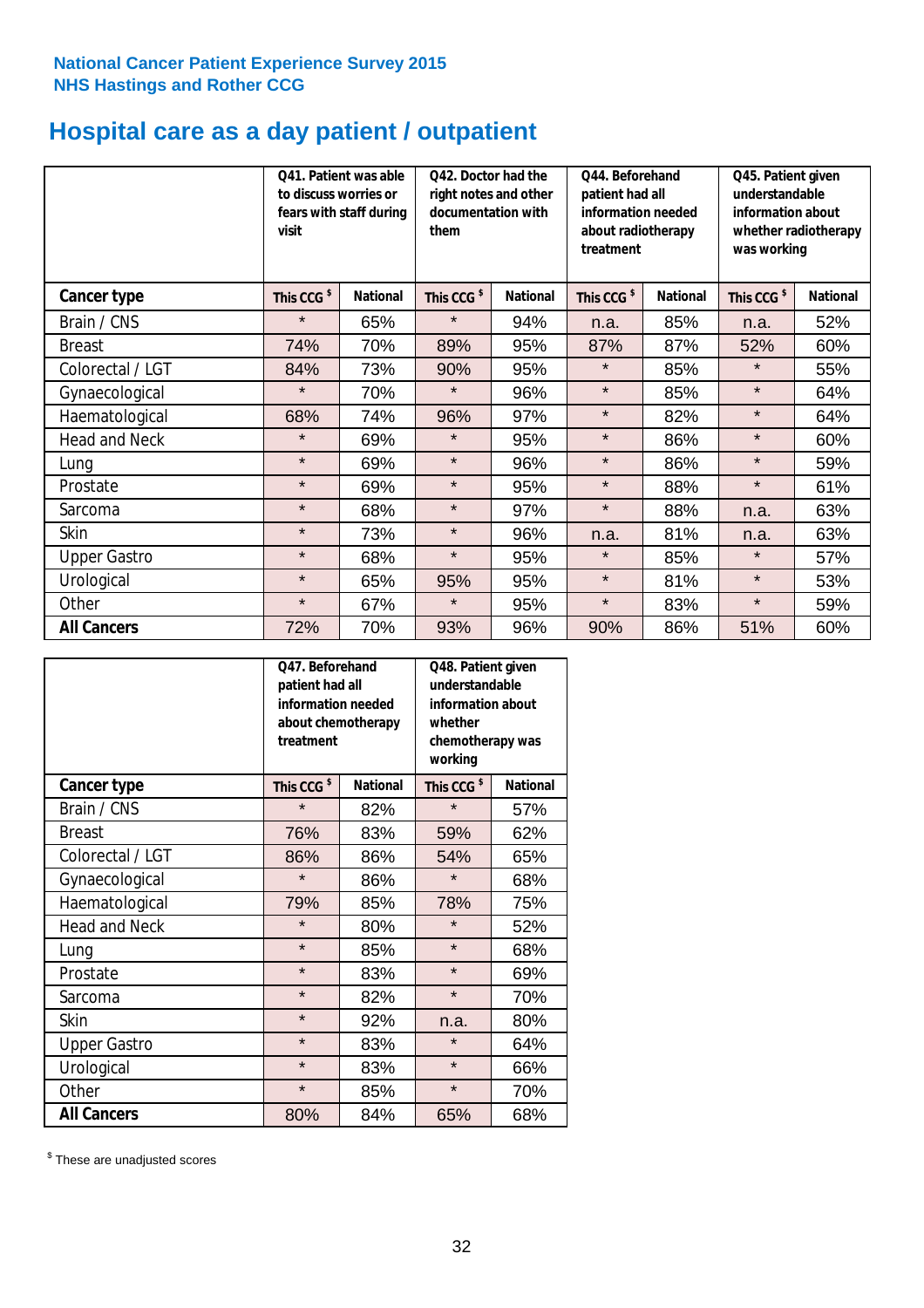# **Home care and support**

|                      | Q49. Hospital staff<br>gave family or | someone close all the<br>information needed to<br>help with care at home | Q50. Patient definitely<br>given enough support<br>from health or social<br>services during<br>treatment |                        | Q51. Patient definitely<br>given enough support<br>from health or social<br>services after<br>treatment |     |
|----------------------|---------------------------------------|--------------------------------------------------------------------------|----------------------------------------------------------------------------------------------------------|------------------------|---------------------------------------------------------------------------------------------------------|-----|
| <b>Cancer type</b>   | This CCG <sup>\$</sup>                | <b>National</b><br>This CCG <sup>\$</sup><br><b>National</b>             |                                                                                                          | This CCG <sup>\$</sup> | <b>National</b>                                                                                         |     |
| Brain / CNS          | $\star$                               | 56%                                                                      | $\star$                                                                                                  | 44%                    | n.a.                                                                                                    | 44% |
| <b>Breast</b>        | 44%                                   | 57%                                                                      | 57%                                                                                                      | 54%                    | 35%                                                                                                     | 40% |
| Colorectal / LGT     | 66%                                   | 60%                                                                      | 76%                                                                                                      | 62%                    | $\star$                                                                                                 | 52% |
| Gynaecological       | $\star$                               | 56%                                                                      | $\star$                                                                                                  | 52%                    | $\star$                                                                                                 | 42% |
| Haematological       | 51%                                   | 60%                                                                      | 38%                                                                                                      | 52%                    | 17%                                                                                                     | 43% |
| <b>Head and Neck</b> | $\star$                               | 59%                                                                      | $\star$                                                                                                  | 53%                    | $\star$                                                                                                 | 50% |
| Lung                 | $\star$                               | 57%                                                                      | $\star$                                                                                                  | 52%                    | $\star$                                                                                                 | 42% |
| Prostate             | $\star$                               | 55%                                                                      | $\star$                                                                                                  | 47%                    | $\star$                                                                                                 | 43% |
| Sarcoma              | $\star$                               | 59%                                                                      | $\star$                                                                                                  | 58%                    | $\star$                                                                                                 | 53% |
| Skin                 | $\star$                               | 67%                                                                      | n.a.                                                                                                     | 58%                    | n.a.                                                                                                    | 61% |
| <b>Upper Gastro</b>  | $\star$                               | 59%                                                                      | $\star$                                                                                                  | 54%                    | $\star$                                                                                                 | 45% |
| Urological           | 46%                                   | 55%                                                                      | $\star$                                                                                                  | 47%                    | $\star$                                                                                                 | 44% |
| Other                | $\star$                               | 54%                                                                      | $\star$                                                                                                  | 55%                    | $\star$                                                                                                 | 48% |
| <b>All Cancers</b>   | 51%                                   | 58%                                                                      | 52%                                                                                                      | 54%                    | 38%                                                                                                     | 45% |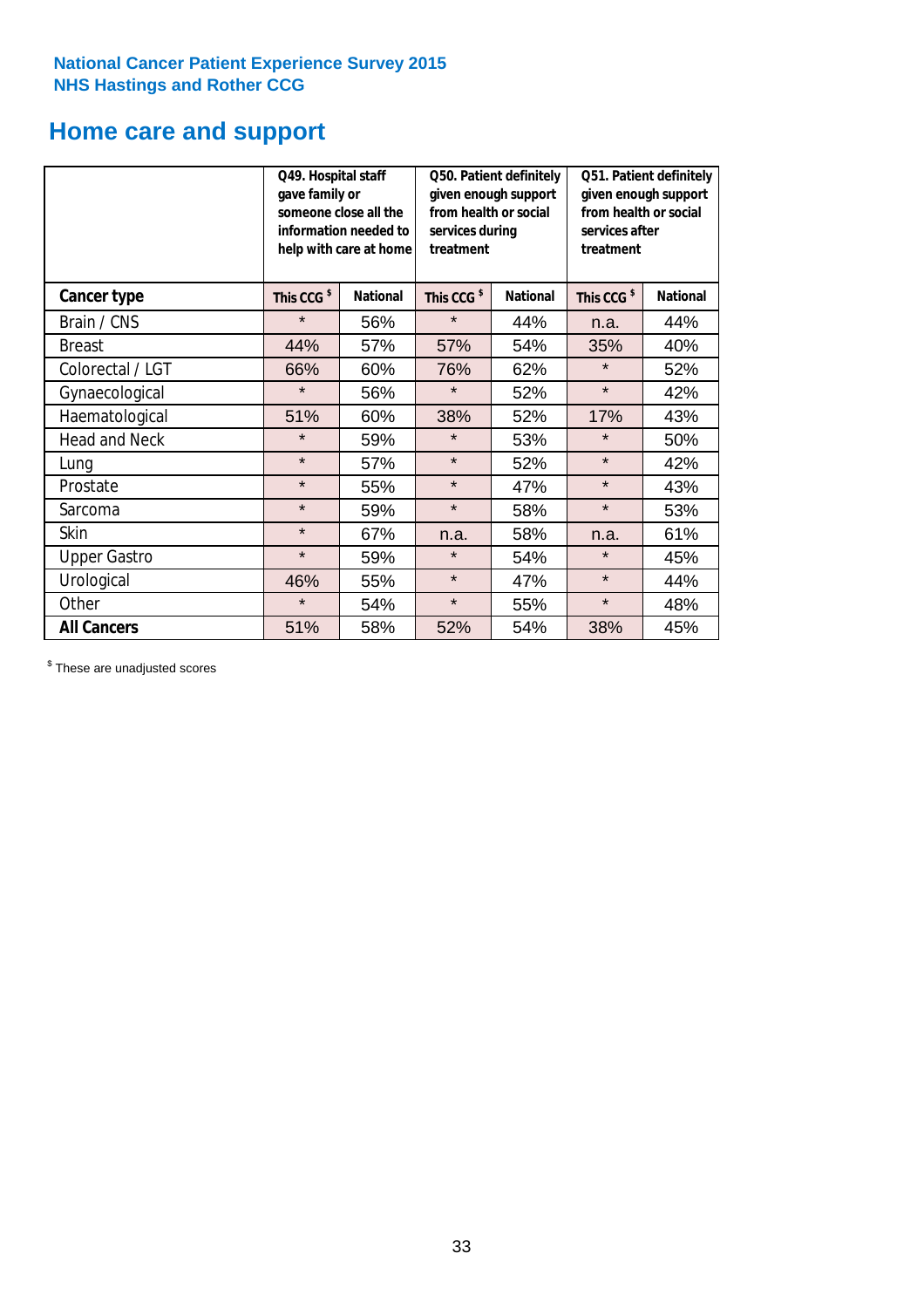# **Care from your general practice**

|                      | information about<br>treatment | Q52. GP given enough<br>patient's condition and | <b>O53. Practice staff</b><br>definitely did<br>everything they could<br>to support patient |                 |  |
|----------------------|--------------------------------|-------------------------------------------------|---------------------------------------------------------------------------------------------|-----------------|--|
| <b>Cancer type</b>   | This CCG <sup>\$</sup>         | <b>National</b>                                 | This CCG <sup>\$</sup>                                                                      | <b>National</b> |  |
| Brain / CNS          | $\star$                        | 94%                                             | $\star$                                                                                     | 59%             |  |
| <b>Breast</b>        | 99%                            | 96%                                             | 71%                                                                                         | 63%             |  |
| Colorectal / LGT     | 100%                           | 95%                                             | 77%                                                                                         | 63%             |  |
| Gynaecological       | $\star$                        | 95%                                             | $\star$                                                                                     | 59%             |  |
| Haematological       | 94%                            | 96%                                             | 62%                                                                                         | 61%             |  |
| <b>Head and Neck</b> | $\star$                        | 93%                                             | $\star$                                                                                     | 60%             |  |
| Lung                 | $\star$                        | 95%                                             | $\star$                                                                                     | 62%             |  |
| Prostate             | $\star$                        | 95%                                             | $\star$                                                                                     | 67%             |  |
| Sarcoma              | $\star$                        | 97%                                             | $\star$                                                                                     | 65%             |  |
| Skin                 | $\star$                        | 97%                                             | $\star$                                                                                     | 71%             |  |
| <b>Upper Gastro</b>  | $\star$                        | 94%                                             | $\star$                                                                                     | 62%             |  |
| Urological           | 96%                            | 95%                                             | $\star$                                                                                     | 64%             |  |
| Other                | $\star$                        | 95%                                             | $\star$                                                                                     | 61%             |  |
| <b>All Cancers</b>   | 97%                            | 95%                                             | 66%                                                                                         | 63%             |  |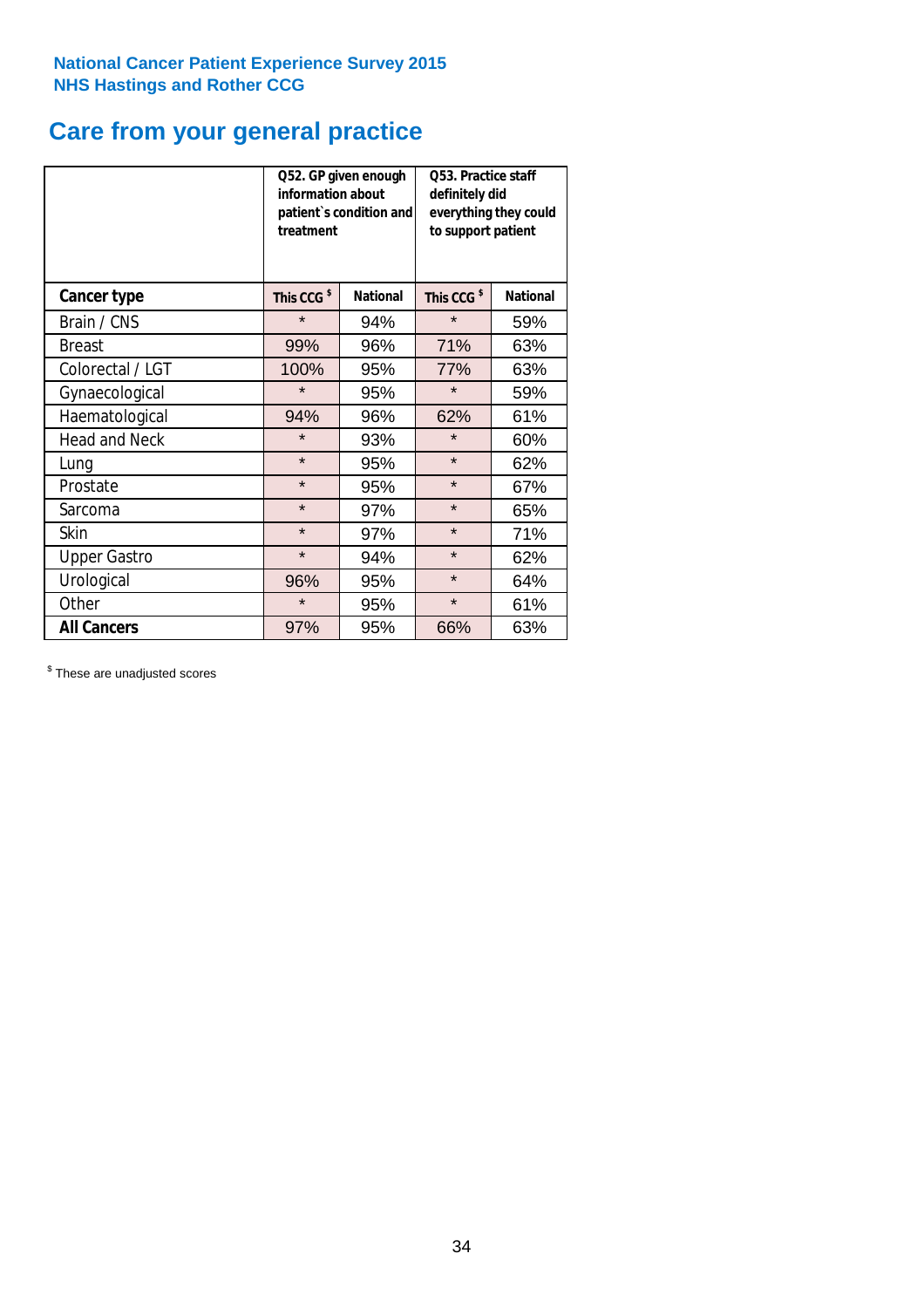# **Your overall NHS care**

|                      | Q54. Hospital and<br>community staff<br>always worked well<br>together |                 | Q55. Patient given a<br>care plan |                 | Q56. Overall the<br>administration of the<br>care was very good /<br>good |                 | Q57. Length of time for<br>attending clinics and<br>appointments was<br>right |                 |
|----------------------|------------------------------------------------------------------------|-----------------|-----------------------------------|-----------------|---------------------------------------------------------------------------|-----------------|-------------------------------------------------------------------------------|-----------------|
| Cancer type          | This CCG <sup>\$</sup>                                                 | <b>National</b> | This CCG <sup>\$</sup>            | <b>National</b> | This CCG <sup>\$</sup>                                                    | <b>National</b> | This CCG <sup>\$</sup>                                                        | <b>National</b> |
| Brain / CNS          | $\star$                                                                | 45%             | $\star$                           | 29%             | $\star$                                                                   | 84%             | $\star$                                                                       | 60%             |
| <b>Breast</b>        | 58%                                                                    | 60%             | 21%                               | 35%             | 89%                                                                       | 90%             | 56%                                                                           | 64%             |
| Colorectal / LGT     | 49%                                                                    | 60%             | 35%                               | 36%             | 86%                                                                       | 88%             | 63%                                                                           | 68%             |
| Gynaecological       | $\star$                                                                | 58%             | $\star$                           | 29%             | $\star$                                                                   | 89%             | $\star$                                                                       | 66%             |
| Haematological       | 59%                                                                    | 63%             | 22%                               | 33%             | 91%                                                                       | 92%             | 56%                                                                           | 62%             |
| <b>Head and Neck</b> | $\star$                                                                | 58%             | $\star$                           | 34%             | $\star$                                                                   | 89%             | $\star$                                                                       | 65%             |
| Lung                 | $\star$                                                                | 63%             | $\star$                           | 32%             | $\star$                                                                   | 89%             | $\star$                                                                       | 70%             |
| Prostate             | 50%                                                                    | 63%             | $\star$                           | 36%             | 82%                                                                       | 87%             | 64%                                                                           | 71%             |
| Sarcoma              | $\star$                                                                | 60%             | $\star$                           | 31%             | $\star$                                                                   | 90%             | $\star$                                                                       | 63%             |
| Skin                 | $\star$                                                                | 69%             | $\star$                           | 39%             | $\star$                                                                   | 89%             | $\star$                                                                       | 73%             |
| <b>Upper Gastro</b>  | $\star$                                                                | 58%             | $\star$                           | 36%             | $\star$                                                                   | 88%             | $\star$                                                                       | 66%             |
| Urological           | 64%                                                                    | 62%             | 38%                               | 26%             | 75%                                                                       | 84%             | 83%                                                                           | 73%             |
| Other                | $\star$                                                                | 56%             | $\star$                           | 29%             | $\star$                                                                   | 87%             | $\star$                                                                       | 61%             |
| <b>All Cancers</b>   | 55%                                                                    | 61%             | 24%                               | 33%             | 87%                                                                       | 89%             | 64%                                                                           | 66%             |

|                      | Q58. Taking part in<br>cancer research | discussed with patient | Q59. Patient's average<br>rating of care scored<br>from very poor to very<br>good |                 |  |
|----------------------|----------------------------------------|------------------------|-----------------------------------------------------------------------------------|-----------------|--|
| <b>Cancer type</b>   | This CCG <sup>\$</sup>                 | <b>National</b>        | This CCG <sup>\$</sup>                                                            | <b>National</b> |  |
| Brain / CNS          | $\star$                                | 32%                    | $\star$                                                                           | 8.5             |  |
| <b>Breast</b>        | 22%                                    | 28%                    | 8.4                                                                               | 8.8             |  |
| Colorectal / LGT     | 10%                                    | 22%                    | 8.4                                                                               | 8.7             |  |
| Gynaecological       | $\star$                                | 27%                    | $\star$                                                                           | 8.7             |  |
| Haematological       | 41%                                    | 36%                    | 8.6                                                                               | 8.8             |  |
| <b>Head and Neck</b> | $\star$                                | 21%                    | $\star$                                                                           | 8.6             |  |
| Lung                 | $\star$                                | 34%                    | $\star$                                                                           | 8.6             |  |
| Prostate             | 18%                                    | 35%                    | 8.2                                                                               | 8.6             |  |
| Sarcoma              | $\star$                                | 29%                    | $\star$                                                                           | 8.7             |  |
| Skin                 | $\star$                                | 17%                    | $\star$                                                                           | 8.9             |  |
| <b>Upper Gastro</b>  | $\star$                                | 30%                    | $\star$                                                                           | 8.6             |  |
| Urological           | 14%                                    | 14%                    | 8.7                                                                               | 8.5             |  |
| Other                | $\star$                                | 31%                    | $\star$                                                                           | 8.6             |  |
| <b>All Cancers</b>   | 25%                                    | 28%                    | 8.5                                                                               | 8.7             |  |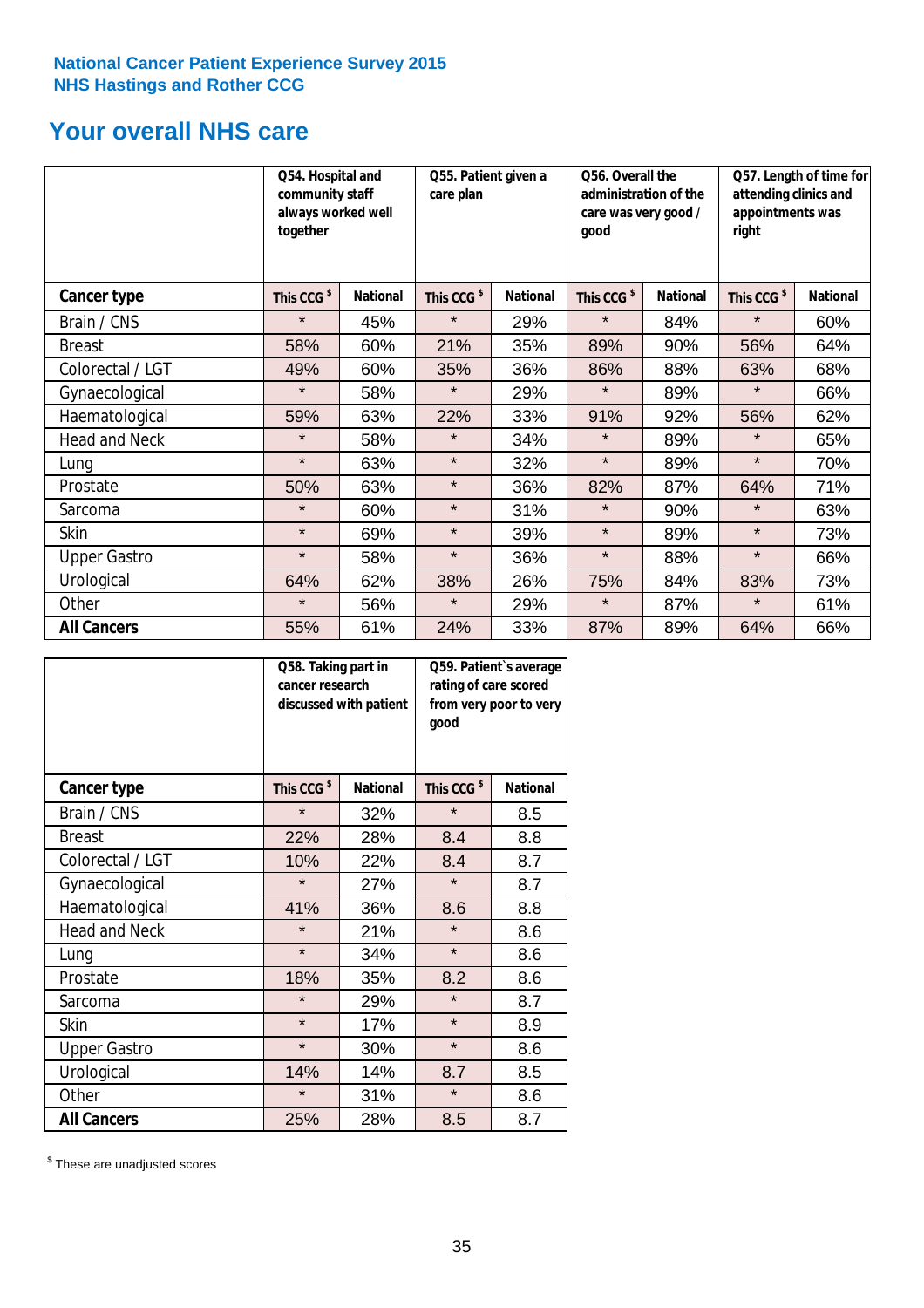# **Annex**

# **Methodology**

The sample for the survey included all adult (aged 16 and over) NHS patients, with a confirmed primary diagnosis of cancer, discharged from an NHS Trust after an inpatient episode or day case attendance for cancer related treatment in the months of April, May and June 2015.

The patients included in the sample had relevant cancer ICD10 codes (C00-99 excluding C44 and C84, and D05) in the first diagnosis field of their patient records, applied to their patient files by the relevant NHS Trust, and were alive at the point at which fieldwork commenced. Deceased checks were undertaken on up to three occasions during fieldwork, to ensure that questionnaires were not sent to patients who had died since their treatment.

Trust samples were checked rigorously for duplicates and patient lists were also de-duplicated nationally to ensure that patients did not receive multiple copies of questionnaires.

The fieldwork for the survey was undertaken between October 2015 and March 2016.

For the first time, the survey used a mixed mode methodology. Questionnaires were sent by post with two reminders where necesssary, but also included an option to complete online. A Freephone helpline was available for respondents to ask questions about the survey, to enable them to complete their questionnaires over the phone, and to provide access to a translation and interpreting facility for those whose first language was not English.

The Health Research Authority supported the survey by granting Section 251 approval.

# **Further information**

Further information on survey methodology, as well as all of the national and local reports and data, is available at www.ncpes.co.uk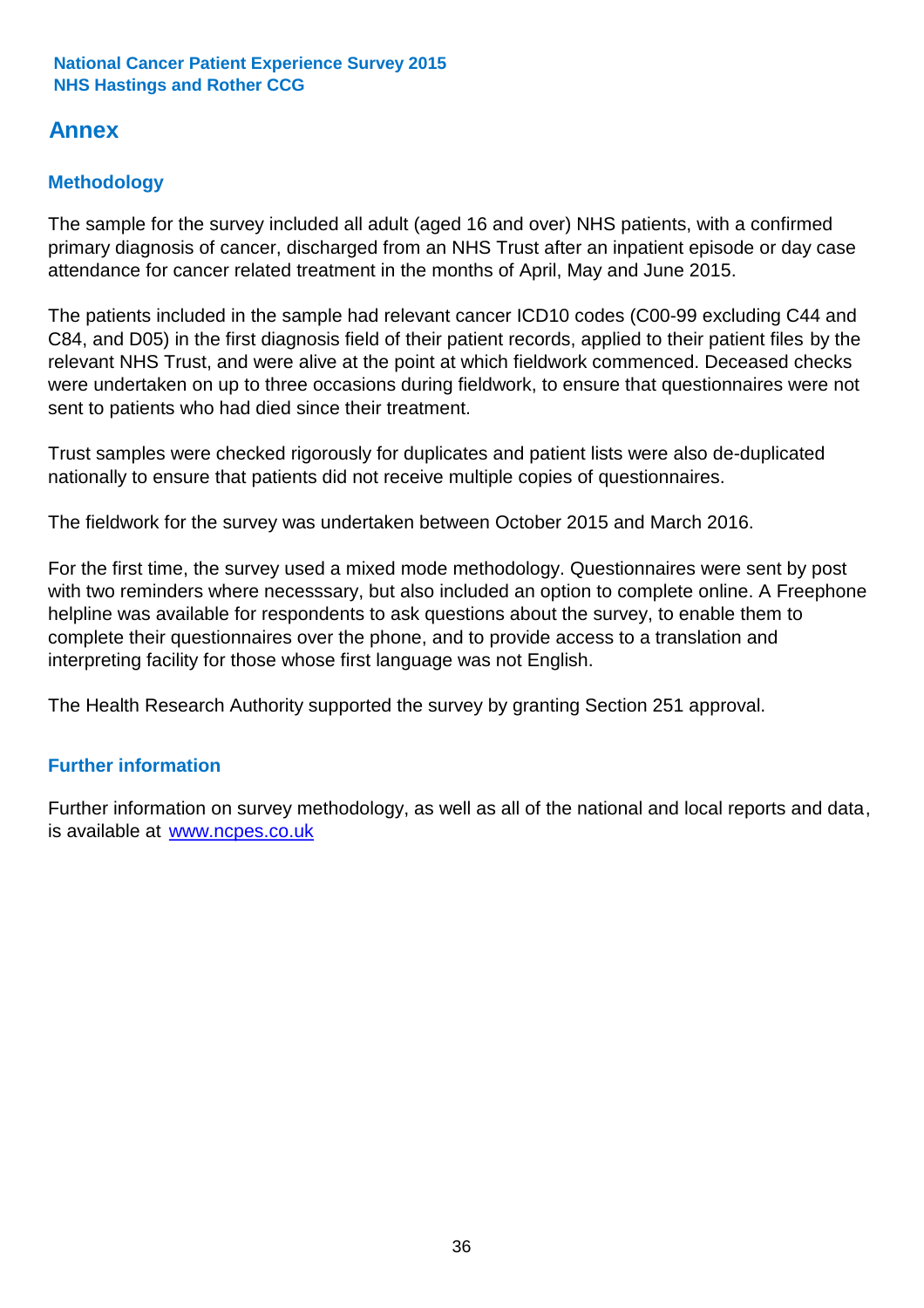# **Redevelopment of the 2015 survey**

A number of significant changes have been made to the National Cancer Patient Experience Survey in 2015:

- the length of the questionnaire has been reduced
- response options have been reviewed and changed to make them consistent throughout the survey
- some of the questions and / or answer options have been changed so that they are now in line with questions in other patient surveys (e.g. the Care Quality Commission national patient surveys), to improve comparability between them
- the topic areas within the questionnaire have been redesigned to capture the whole patient journey.

There are 50 questions in the questionnaire that relate directly to patient experience. Of these, 14 remain unchanged from previous years; and a further 21 have been slightly amended. We draw caution in directly comparing data from the 2015 survey to the findings of the previous CPES surveys, even for identical questions. Changes in the structure of the survey instrument (questionnaire) and also the administration of the survey (calendar period and length of time from sampling to field work start and completion) may influence nationwide averages, although these features will not greatly impact on relative comparisons (e.g. between patient groups or hospitals).

The other 15 questions are either new or substantially changed from previous years.

It is expected that there will be few, if any changes, to the questionnaire going forward so we will be able to compare the results year on year. Where changes are necessary they are expected to be for methodological reasons or to improve question reliability.

Another significant change in 2015 is that an online version of the questionnaire has been developed. The online version was developed to make the questionnaire more accessible for respondents. This may have an impact on the demographic characteristics of the respondents. This may be an improvement if previously underrepresented groups have responded. However, changes to the demographics of respondents may have implications on the overall results - and again, leads us to draw caution in directly comparing results with previous years.

# **Official Statistics**

The 2015 survey data has been published for the first time as Official Statistics. The 2015 survey data has been produced and published in line with the Code of Practice for Official Statistics.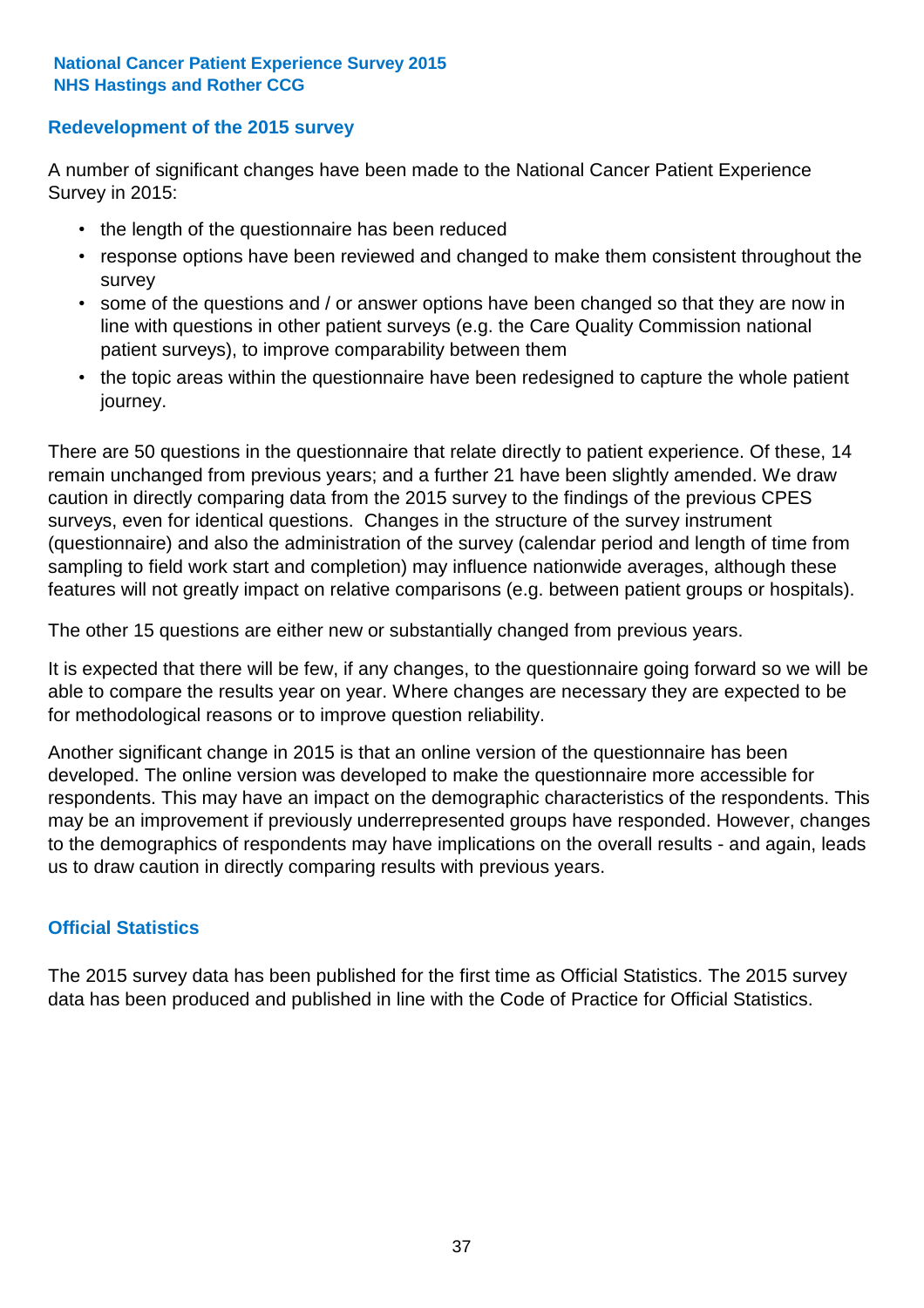# **Scoring methodologies**

49 of the 50 questions relating directly to patient experience have been summarised as the score of the percentage of patients who reported a positive experience. For example:

- question 6 asks: "Overall, how did you feel about the length of time you had to wait for your test to be done?". Responses have been recorded as positive only for those patients who selected the first option ("It was about right")
- question 11 asks: "When you were told you had cancer, were you given written information about the type of cancer you had?". Responses have been recorded as positive only for those patients who selected the first option ("Yes, and it was easy to understand").

Where options do not provide any information on positive/negative patient experience (e.g. "Don't know / can't remember"), they are excluded from the score.

The other question (question 59) asks respondents to rate their overall care on a scale of 0 to 10. Scores have been given as an average on this scale.

A copy of the 2015 questionnaire, marked up with all of these scoring conventions, is available at www.ncpes.co.uk

Further details on the scoring methodology can be found in the technical document for the survey, available at <u>www.ncpes.co.uk</u>

### **Case-mix adjustment**

For the first time in 2015, case-mix adjusted findings are being presented alongside unadjusted results for CCGs. Case-mix adjustment allows us to account for the impact that differing patient populations might have on results. By using the case-mix adjusted estimates we can obtain a greater understanding of how a CCG is performing given their patient population.

The factors taken into account in this case-mix adjustment are gender, age, ethnic group, deprivation, and tumour group.

For further details on case-mix adjustment, please refer to the technical document for the survey, available at www.ncpes.co.uk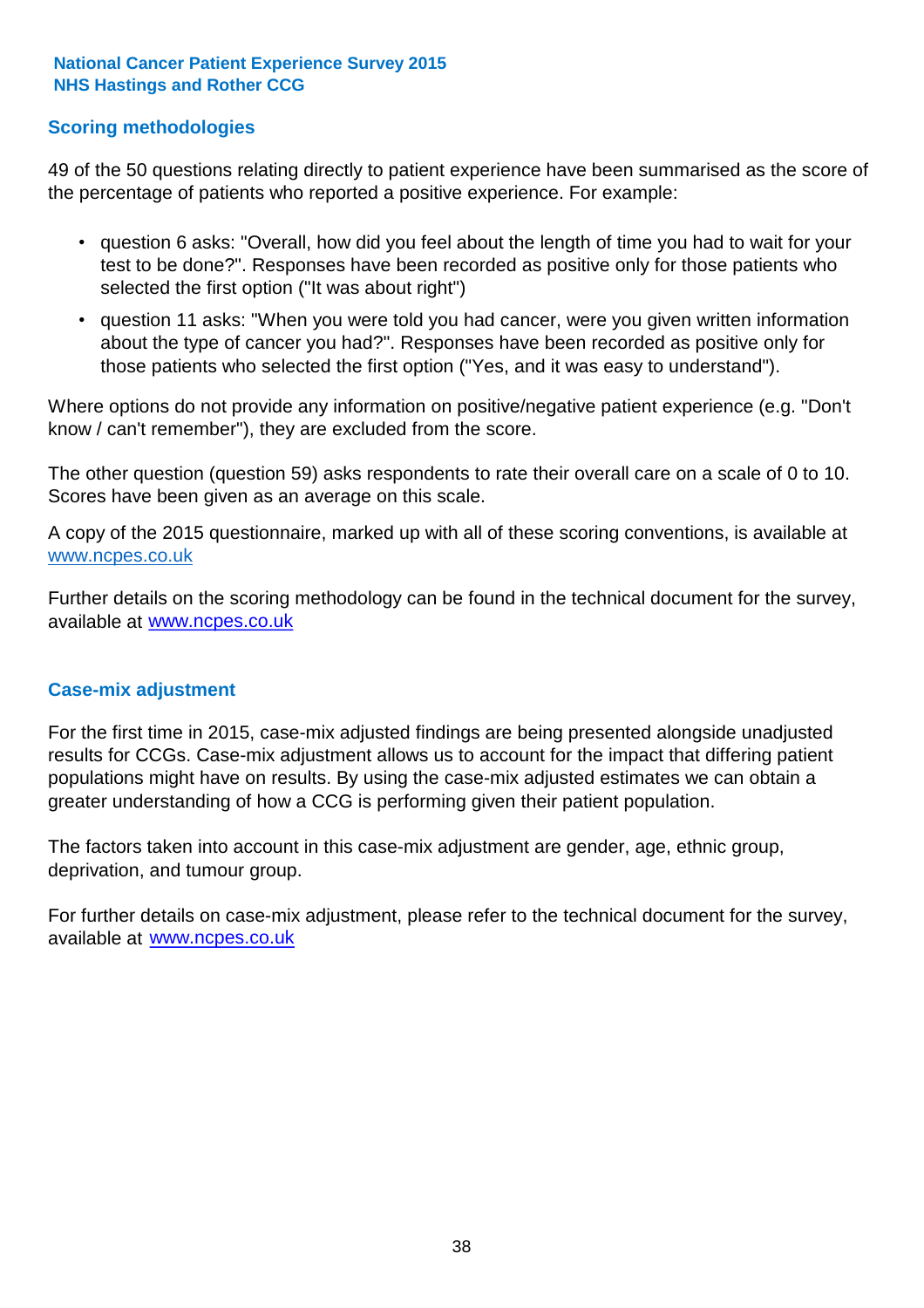# **Response Rates**

|                 | Sample<br><b>Size</b> | <b>Excluded</b> | Adjusted<br><b>Sample</b> | <b>Not</b><br><b>Returned Refused</b> | Blank / | Completed | Response<br>Rate |
|-----------------|-----------------------|-----------------|---------------------------|---------------------------------------|---------|-----------|------------------|
| <b>National</b> | 116,991               | 8.719           | 108,272                   | 33,168                                | 3.918   | 71,186    | 66%              |
| 09P             | 490                   | 24              | 466l                      | 123                                   | 15      | 328       | 70%              |

### **Respondents by tumour group**

The tables below show the numbers of patients from each tumour group and the age and gender distribution of these patients.

| <b>Tumour Group</b>  | Number of<br>respondents* |
|----------------------|---------------------------|
| Brain / CNS          | 3                         |
| <b>Breast</b>        | 81                        |
| Gynaecological       | 15                        |
| Colorectal / LGT     | 44                        |
| Lung                 | 13                        |
| <b>Skin</b>          | 8                         |
| Haematological       | 82                        |
| <b>Upper Gastro</b>  | 13                        |
| Other                | 5                         |
| Urological           | 29                        |
| Prostate             | 23                        |
| Sarcoma              | 3                         |
| <b>Head and Neck</b> | 9                         |

*\* These figures may not match the numerator for all questions in the 'Comparisons by tumour group' section of this report, because not all questions were answered by all respondents.*

# **Respondents by age and gender**

The questionnaire asked respondents to give their year of birth. This information has been amalgamated into 8 age bands. The age and gender distribution for the CCG was as follows:

|             | 16-24 | 25-34 | 35-44 | 45-54 | 55-64 | 65-74 | 75-84 | $85+$ | Total |
|-------------|-------|-------|-------|-------|-------|-------|-------|-------|-------|
| <b>Male</b> |       |       | ັ     | 14    | 29    | 50    | 37    |       | 144   |
| Female      |       | 4     |       | 28    | 37    | 62    | 36    |       | 184   |
| Total       |       |       | 10    | 42    | 66    | 112   | 73    | 16    | 328   |